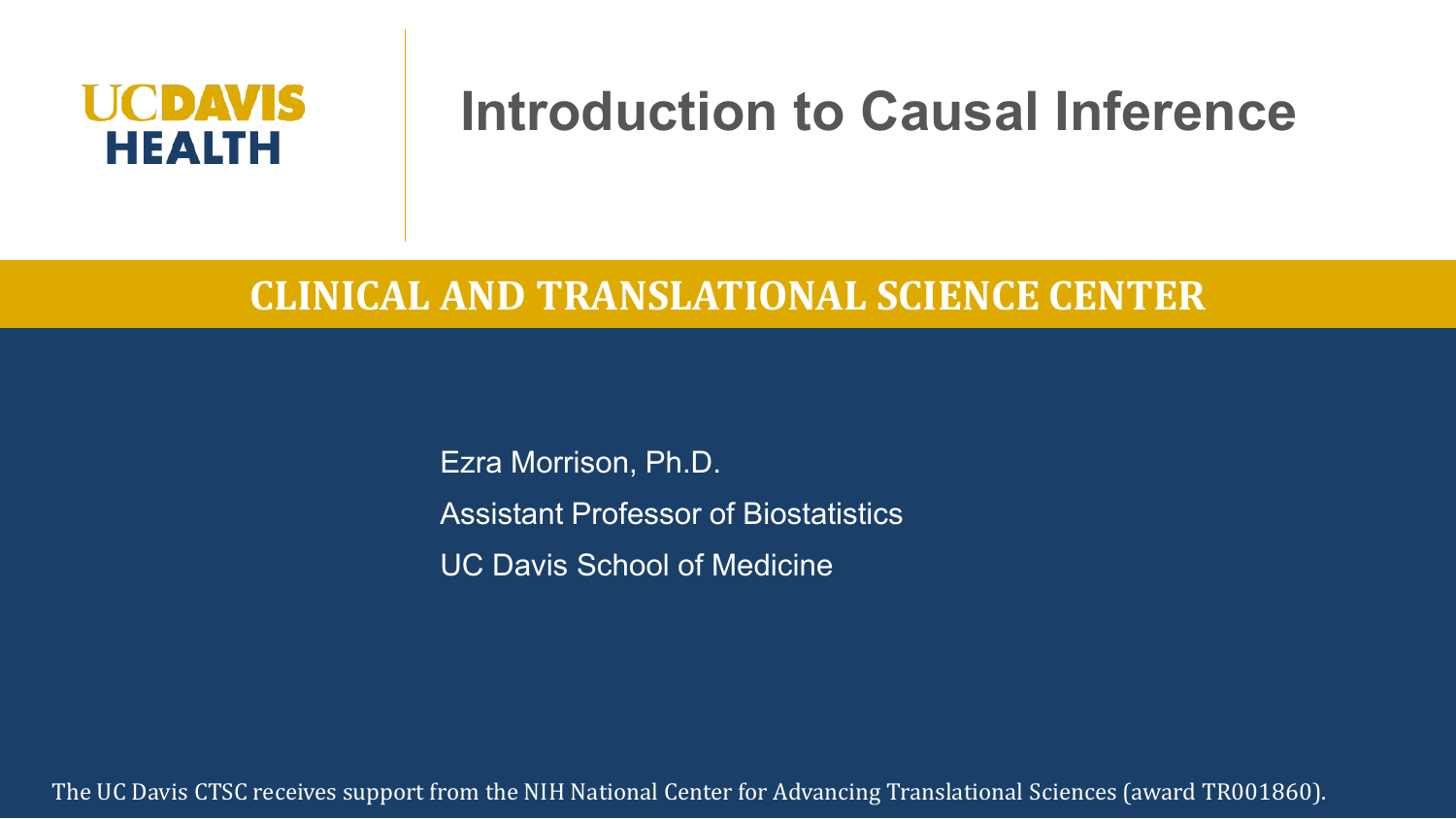# Learning Objectives

- 1. Define causes and effects
- 2. Understand how causal inference is used in medical research
- 3. Define confounding and understand how it makes causal inference difficult
- 4. Understand how to select study design and analysis methods to answer causal questions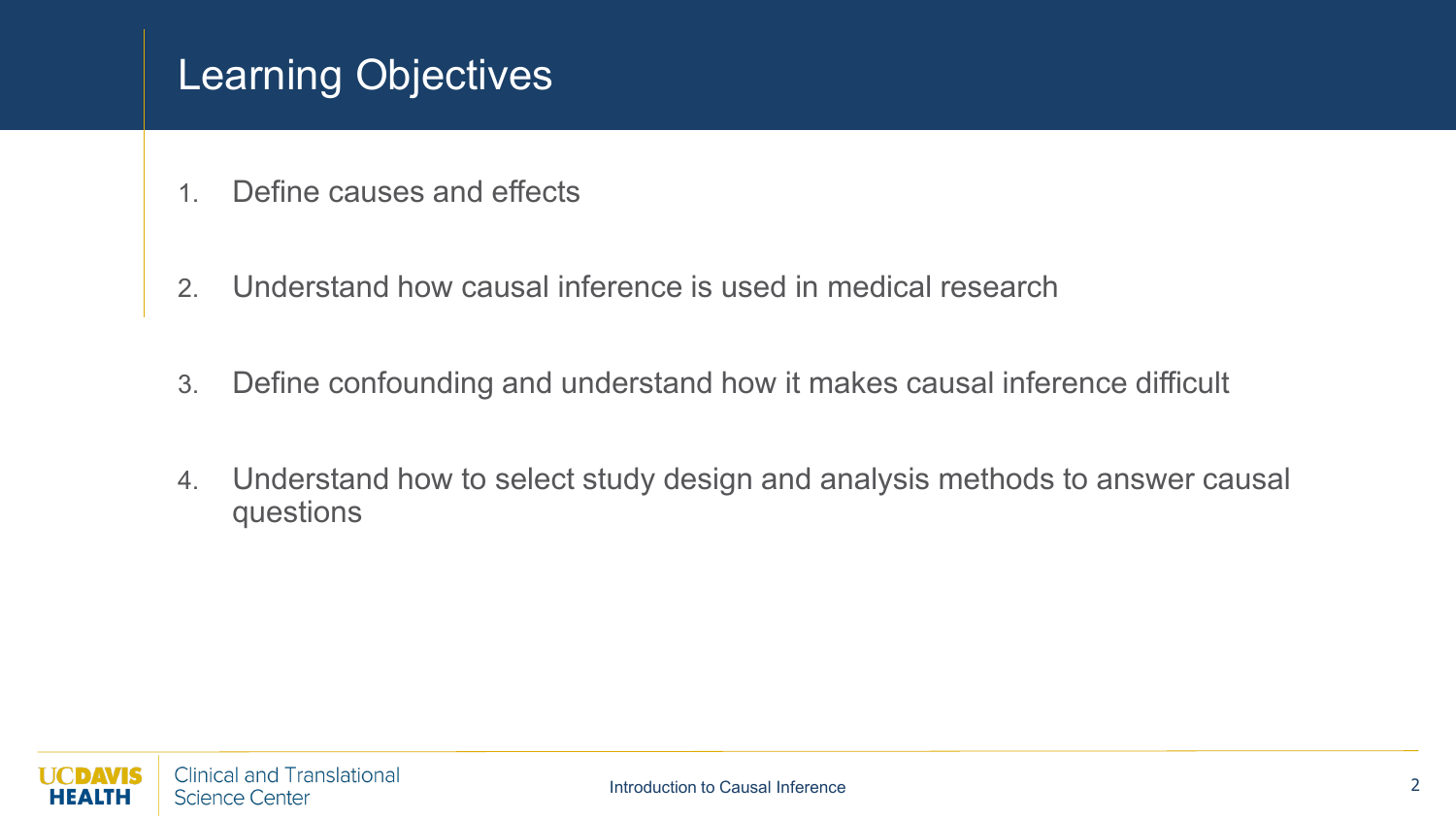#### Potential outcomes

- A potential outcome is the outcome that an individual would experience if we intervene to give them a particular treatment or exposure.
- Denoted  $Y(x)$ ; may or may not be the outcome that actually occurs, Y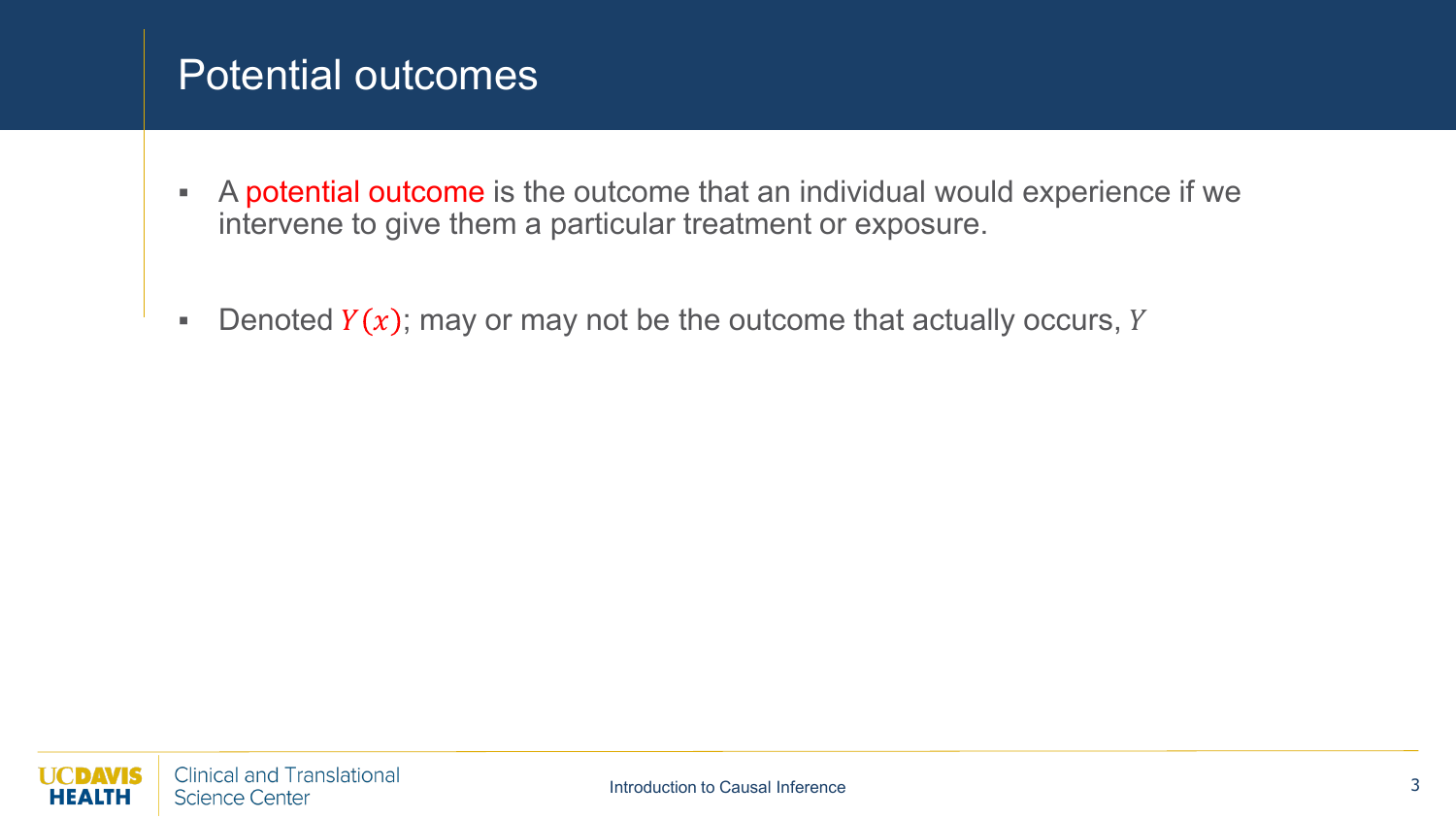# Example: phototherapy for neonatal jaundice

- Example: treating neonatal jaundice (excess bilirubin) with light exposure ("phototherapy")
	- Outcome  $(Y)$ : 1 = condition worsens within 48 hours; 0 = not.
	- Treatment  $(X)$ : 1 = phototherapy; 0 = watchful waiting  $Y(1)$ : if we choose phototherapy, will the jaundice worsen?  $Y(0)$ : if we choose watchful waiting, will the jaundice worsen?
- Data set: 20,731 newborns at 12 NorCal Kaiser hospitals between 1995-2004, with bilirubin levels within 3mg/dL of the guideline threshold for phototherapy – (Newman et al, Pediatrics 2009; <https://doi.org/10.1542/peds.2008-1635>)
- Analysis: Vittinghoff et al, *Regression Methods in Biostatistics* 2e, 2012, Springer

– <https://link.springer.com/book/10.1007/978-1-4614-1353-0>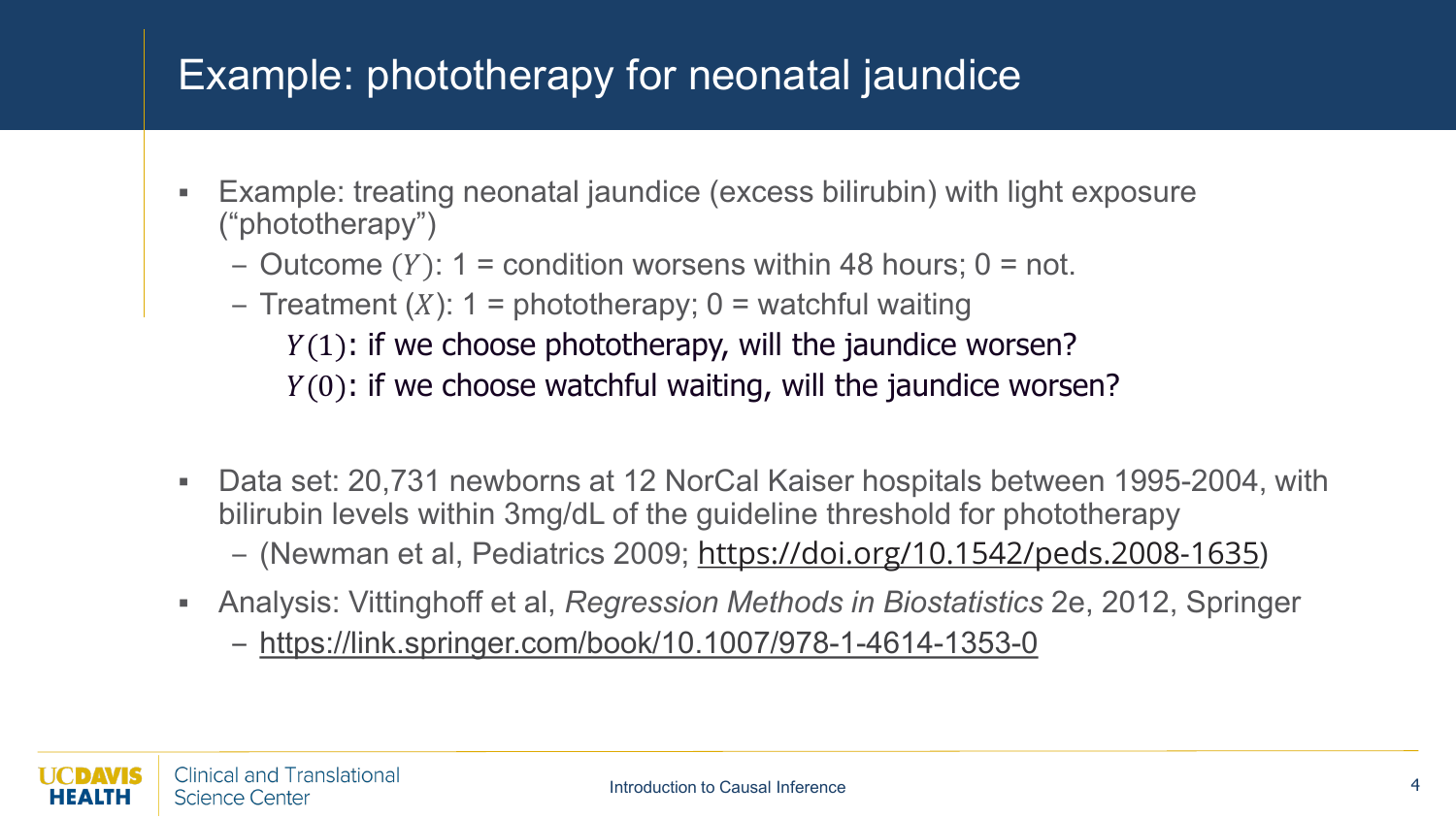# Defining causes

- " $x$  causes  $y$ " if:
	- $y$  would occur if we did  $x$ , and
	- $\nu$  would not occur if we did some alternative to  $x$
- If a given infant would recover with phototherapy and not with watchful waiting, then phototherapy causes recovery for that infant.
- $Y(x) = y$  and  $Y(x') \neq y$  for some  $x' \neq x$
- Necessary cause:  $y$  would not occur for any alternative to  $x$ .
- Sufficient cause: y would occur if we did  $x$ , no matter what else we also did.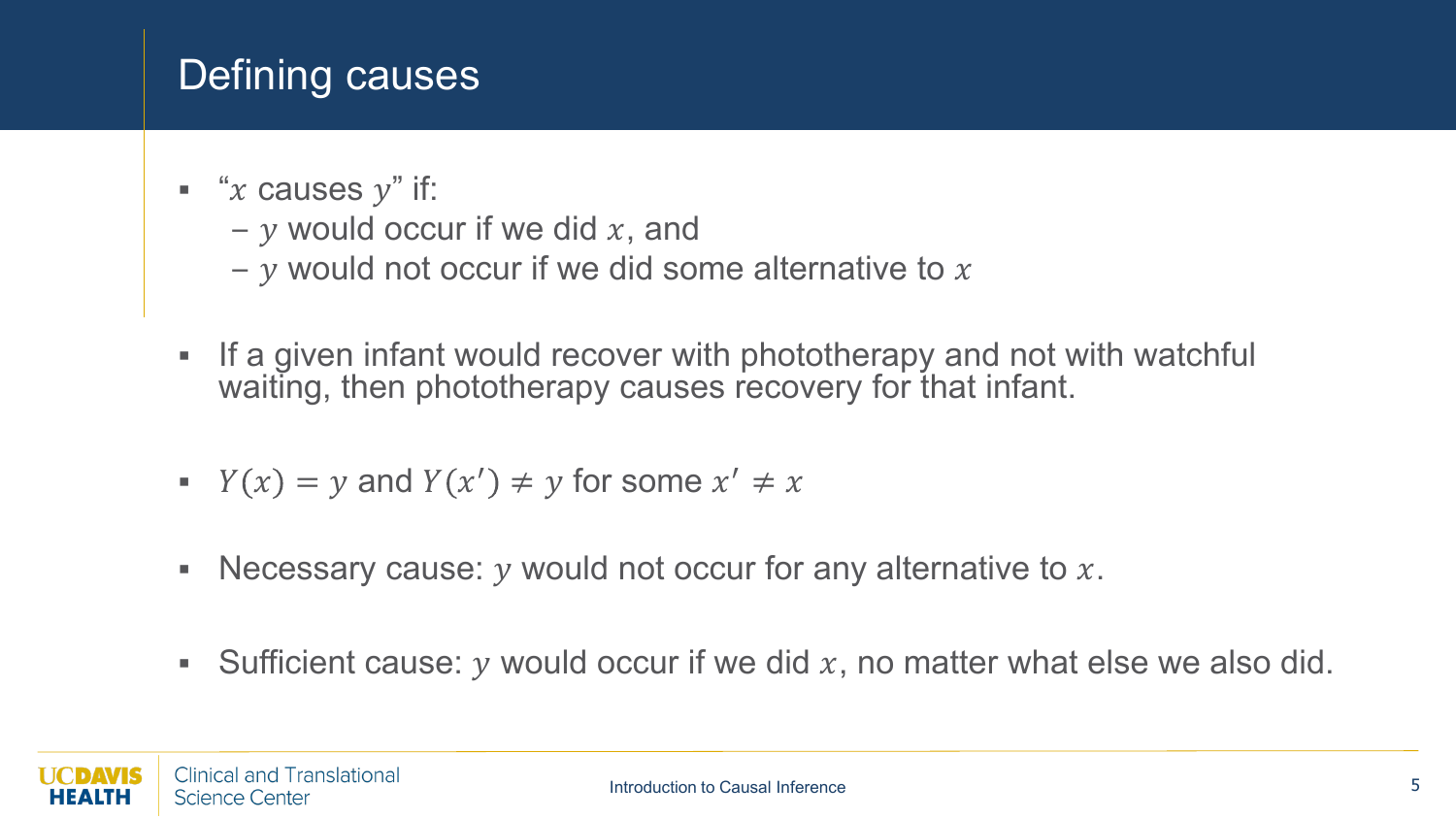# Defining effects

 The effect of an intervention on an individual is a comparison between the potential outcomes for that intervention and some alternative:  $Y(1)$  versus  $Y(0)$ .

– Difference in potential outcomes:  $Y(1) - Y(0)$ 

– Potential outcomes ratio: 
$$
\frac{Y(1)}{Y(0)}
$$

– Relative difference in potential outcomes:  $\frac{Y(1) - Y(0)}{Y(0)}$ **Y** (0)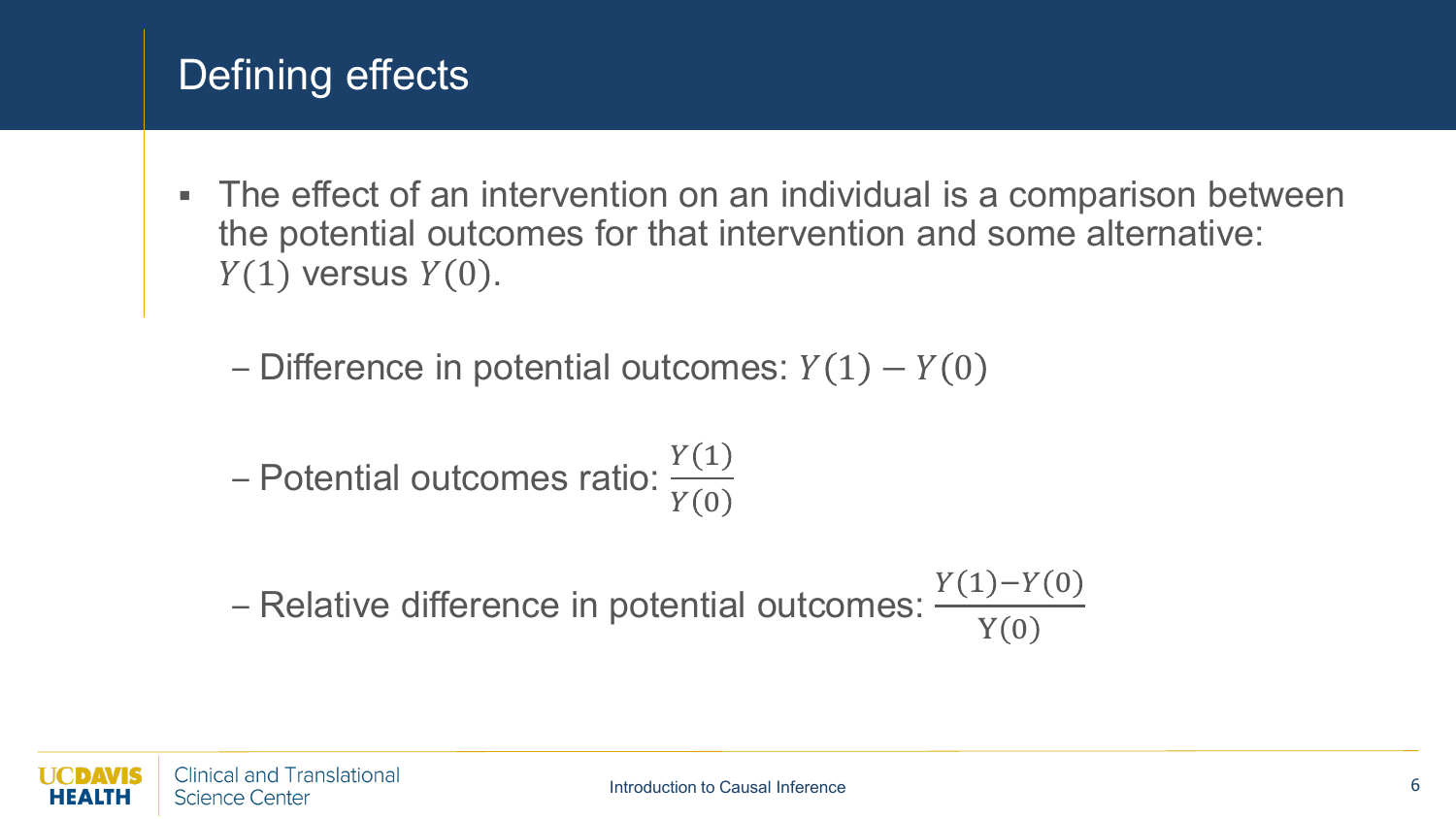#### Average effects

- E  $[Y(x)]$ : Average potential outcome of treatment x for a population of individuals
- E  $[Y(x) Y(x')]$ : Average Treatment Effect (ATE) or Average Causal Effect (ACE)
- E  $[Y(x)|Z = z]$ : Average potential outcome of treatment x in subpopulation  $Z = z$
- E  $[Y(1) Y(0)|X = 1]$ : "Average Treatment effect among the Treated" (ATT)
- For binary outcomes with  $Y = 1$  denoting the adverse event:
	- Potential risk:  $P(Y(x) = 1) = E[Y(x)]$
	- Causal risk difference:  $P(Y(x) = 1) P(Y(x') = 1) = E[Y(x) Y(x')]$
	- Causal risk ratio:  $P(Y(x) = 1) / P(Y(x^*) = 1)$
	- Causal odds ratio:

$$
\frac{P(Y(x) = 1) / P(Y(x) = 0)}{P(Y(x') = 1) / P(Y(x') = 0)}
$$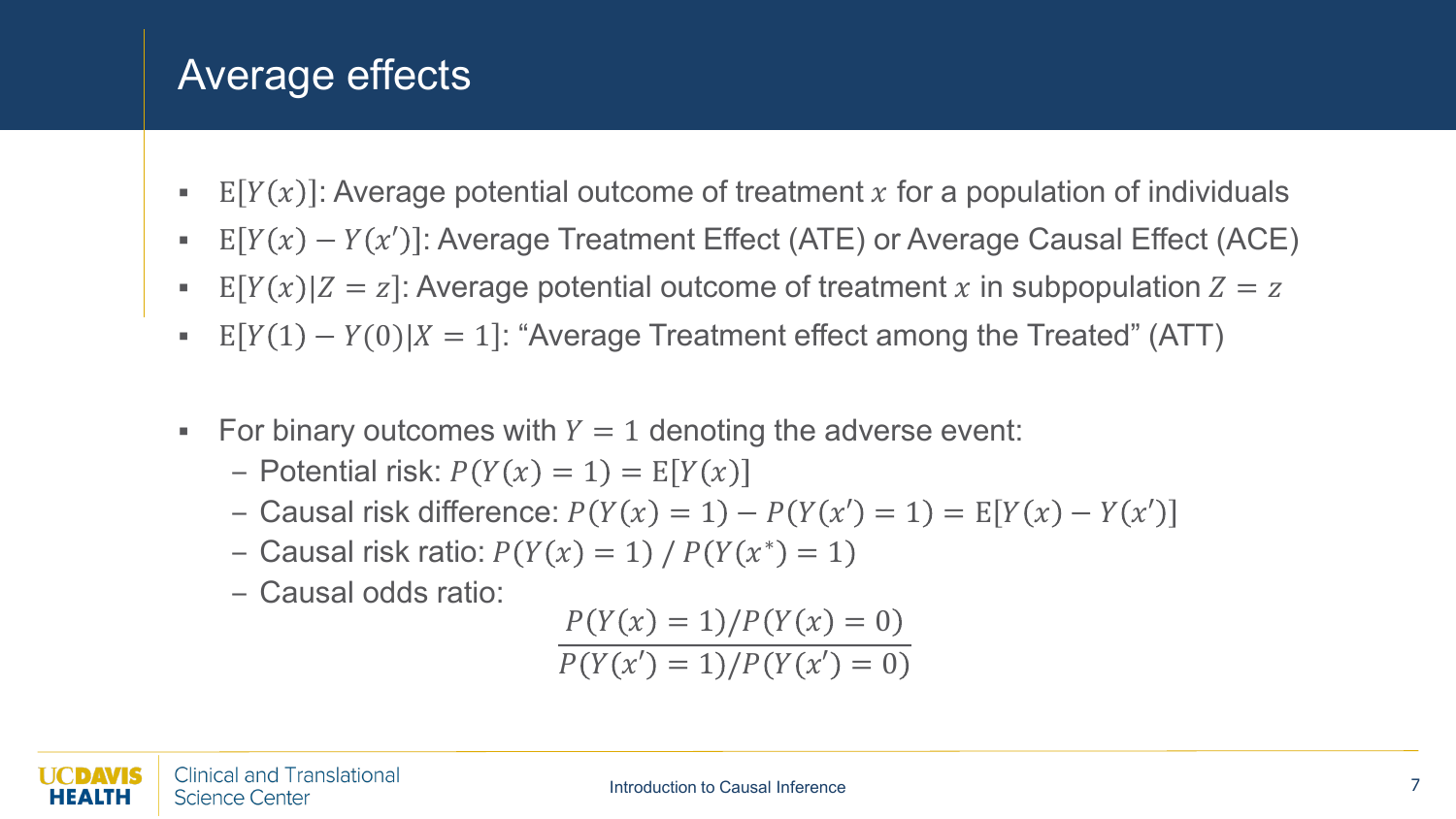# Calculating effects

- **Suppose we have data on 10 individuals** (e.g., newborns with jaundice)
- We would like to estimate the average potential outcomes and average causal effect:

$$
- \widehat{E}[Y(1)] = \frac{1}{n} (Y_1(1) + Y_2(1) + \dots + Y_{10}(1))
$$

$$
- \hat{E}[Y(1) - Y(0)] = \hat{E}[Y(1)] - \hat{E}[Y(0)]
$$

What do we know about  $Y(1)$  and  $Y(0)$ ?

| $\boldsymbol{X}$ | Y              | Y(1)                     | Y(0)                     |
|------------------|----------------|--------------------------|--------------------------|
| $\overline{0}$   | $\mathbf{1}$   | $\overline{\mathbf{?}}$  | $\overline{\cdot}$       |
| $\overline{0}$   | $\mathbf{1}$   | $\overline{\cdot}$       | $\overline{\mathcal{C}}$ |
| $\overline{0}$   | $\overline{0}$ | $\overline{\mathbf{?}}$  | $\overline{\mathbf{?}}$  |
| $\overline{0}$   | $\mathbf 1$    | $\overline{\mathbf{?}}$  | $\overline{\cdot}$       |
| $\overline{0}$   | $\mathbf{1}$   | $\overline{\mathbf{?}}$  | $\overline{\mathbf{?}}$  |
| $\mathbf{1}$     | $\overline{0}$ | $\overline{\cdot}$       | $\overline{\mathbf{?}}$  |
| $\mathbf{1}$     | $\mathbf 1$    | $\overline{\mathcal{L}}$ | $\overline{\mathcal{L}}$ |
| $\mathbf{1}$     | $\mathbf{1}$   | $\overline{\mathcal{L}}$ | $\overline{\mathcal{L}}$ |
| $\overline{1}$   | 0              | $\ddot{?}$               | $\overline{\mathcal{C}}$ |
| 1                | 1              | $\overline{\mathbf{?}}$  | $\overline{\mathcal{C}}$ |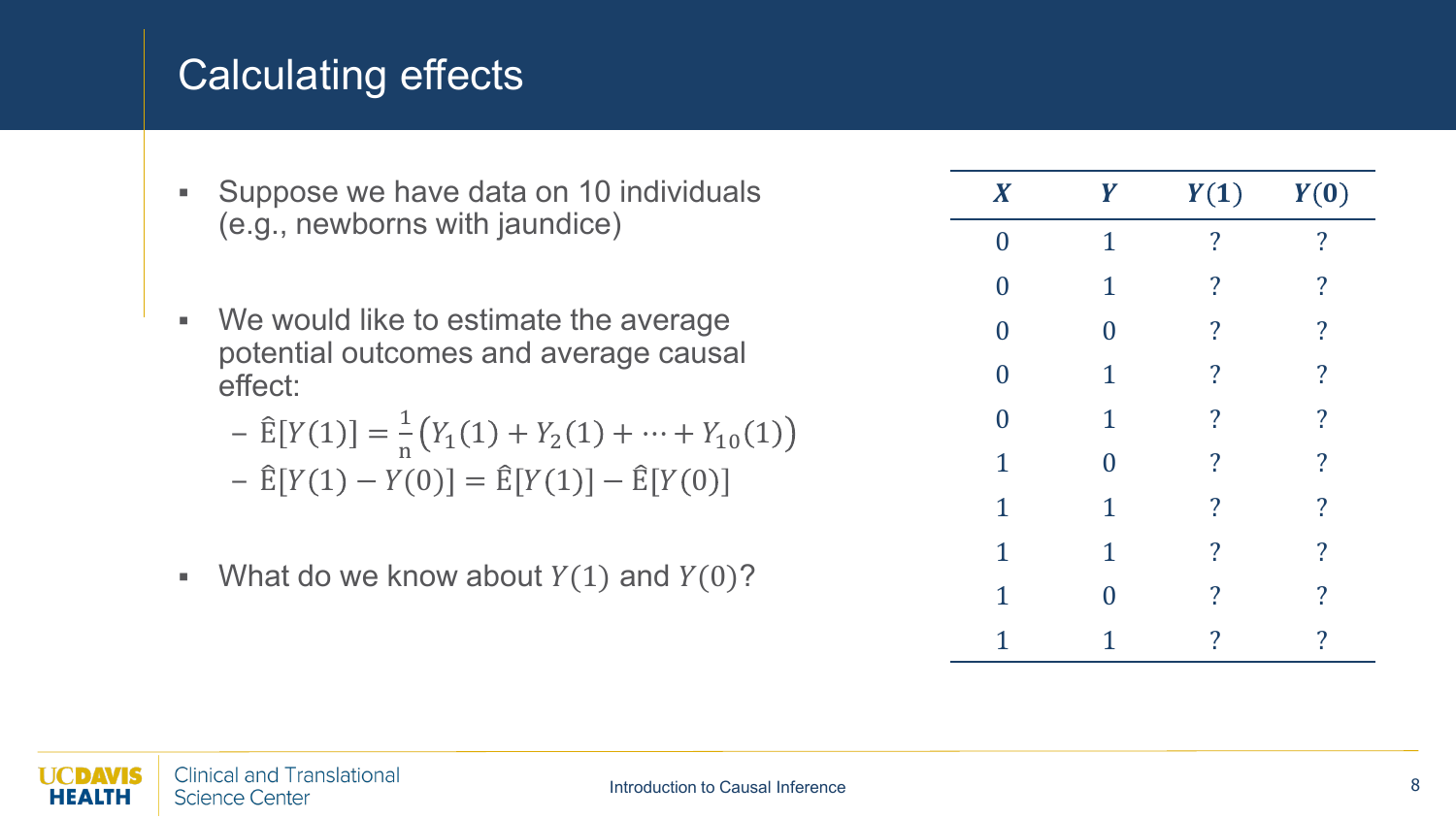- Q1: Are the observed treatments the same as the potential interventions we are interested in?
	- How long is phototherapy applied?
	- How bright is the light?
	- $-$  "Consistency assumption": If  $X = x$ , then  $Y(x) = Y$
- Q2: does treating one individual affect any other individuals?
	- Vaccinating one individual can protect others
	- Educating one individual can affect others
	- **"Non-interference assumption"**
- Consistency + Non-interference = **"Stable Treatment Value Assumption" (SUTVA)**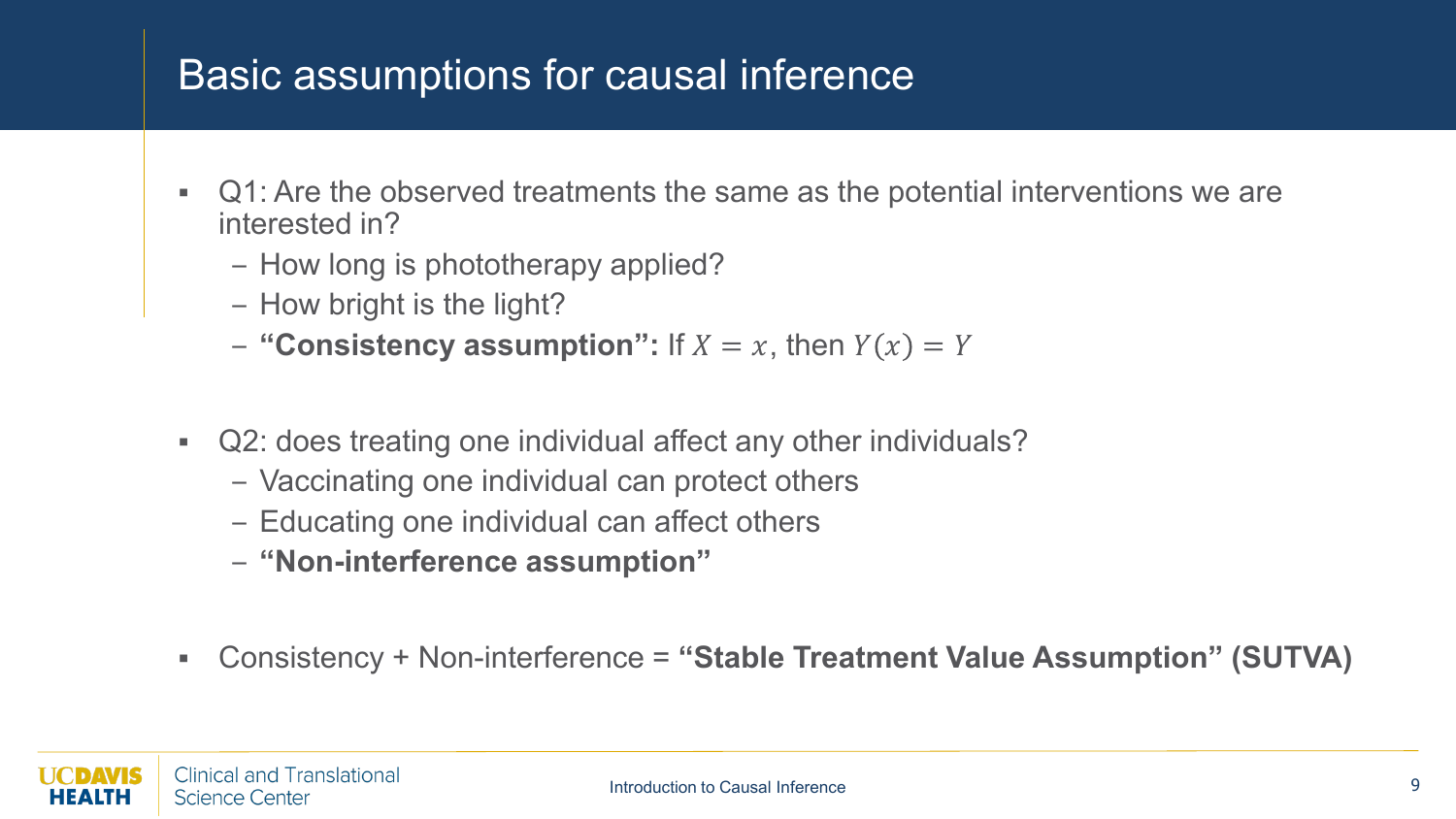**If we assume consistency and non**interference, we can fill in half of the potential outcomes:

| $\boldsymbol{X}$ | Y              | Y(1)                     | Y(0)                     |
|------------------|----------------|--------------------------|--------------------------|
| $\boldsymbol{0}$ | $\overline{1}$ | $\overline{\cdot}$       | $\overline{\mathcal{C}}$ |
| $\boldsymbol{0}$ | $\mathbf 1$    | $\overline{\cdot}$       | $\overline{\cdot}$       |
| $\boldsymbol{0}$ | $\overline{0}$ | $\overline{\cdot}$       | $\overline{\mathbf{?}}$  |
| $\boldsymbol{0}$ | $\overline{1}$ | $\overline{\cdot}$       | $\overline{\mathbf{?}}$  |
| $\overline{0}$   | $\mathbf{1}$   | $\overline{\mathbf{?}}$  | $\overline{\mathbf{?}}$  |
| $\overline{1}$   | $\rm 0$        | $\overline{\mathbf{?}}$  | $\overline{\cdot}$       |
| $\mathbf{1}$     | $\mathbf 1$    | $\overline{\cdot}$       | $\overline{\mathcal{L}}$ |
| $\mathbf{1}$     | $\mathbf 1$    | $\overline{\cdot}$       | $\overline{\mathcal{C}}$ |
| $\mathbf 1$      | 0              | $\overline{\mathbf{?}}$  | $\overline{\cdot}$       |
| 1                | 1              | $\overline{\mathcal{C}}$ | $\overline{\mathcal{C}}$ |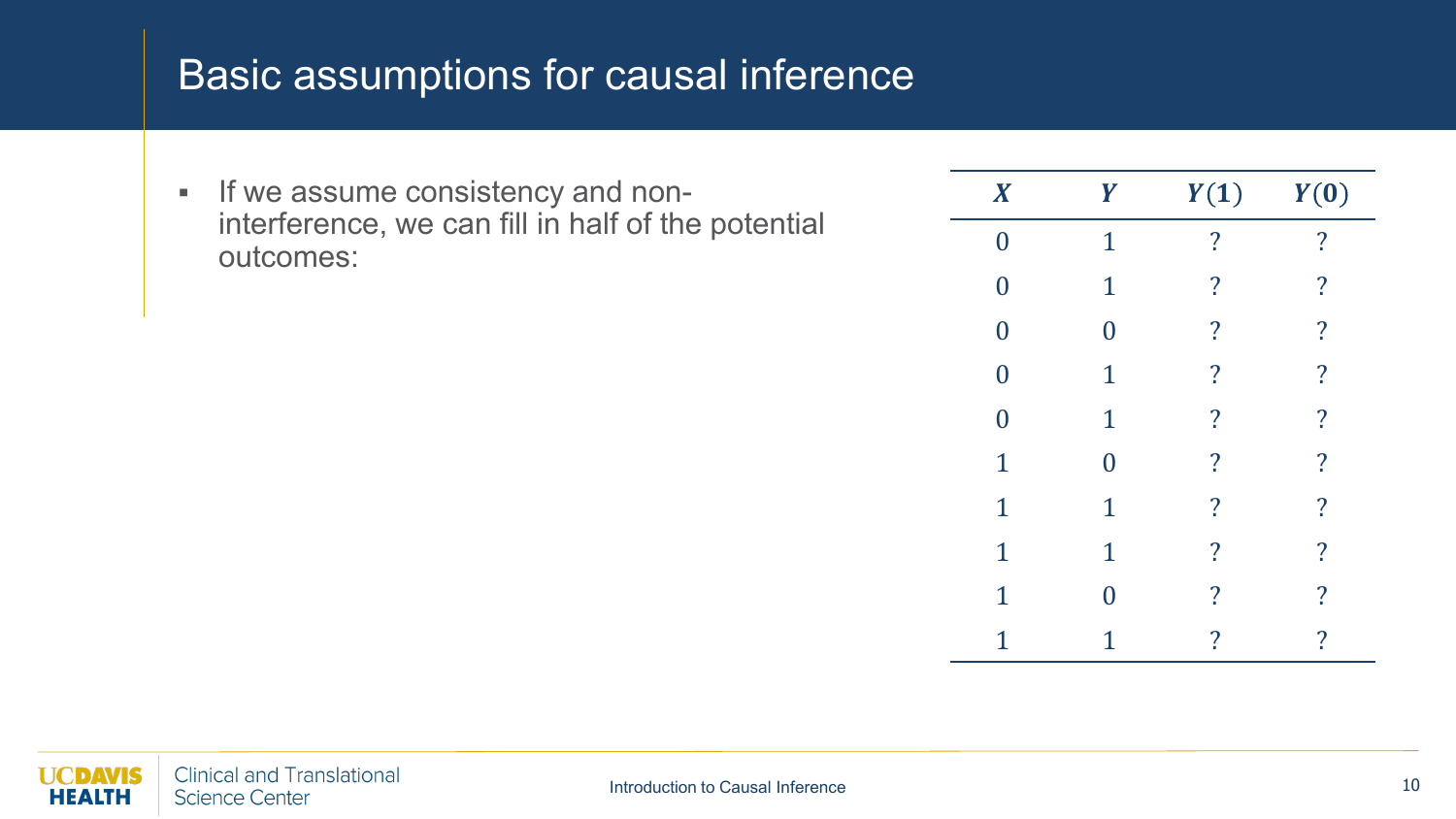- **If we assume consistency and non**interference, we can fill in half of the potential outcomes:
- For  $X = 0$ ,  $Y(0) = Y$

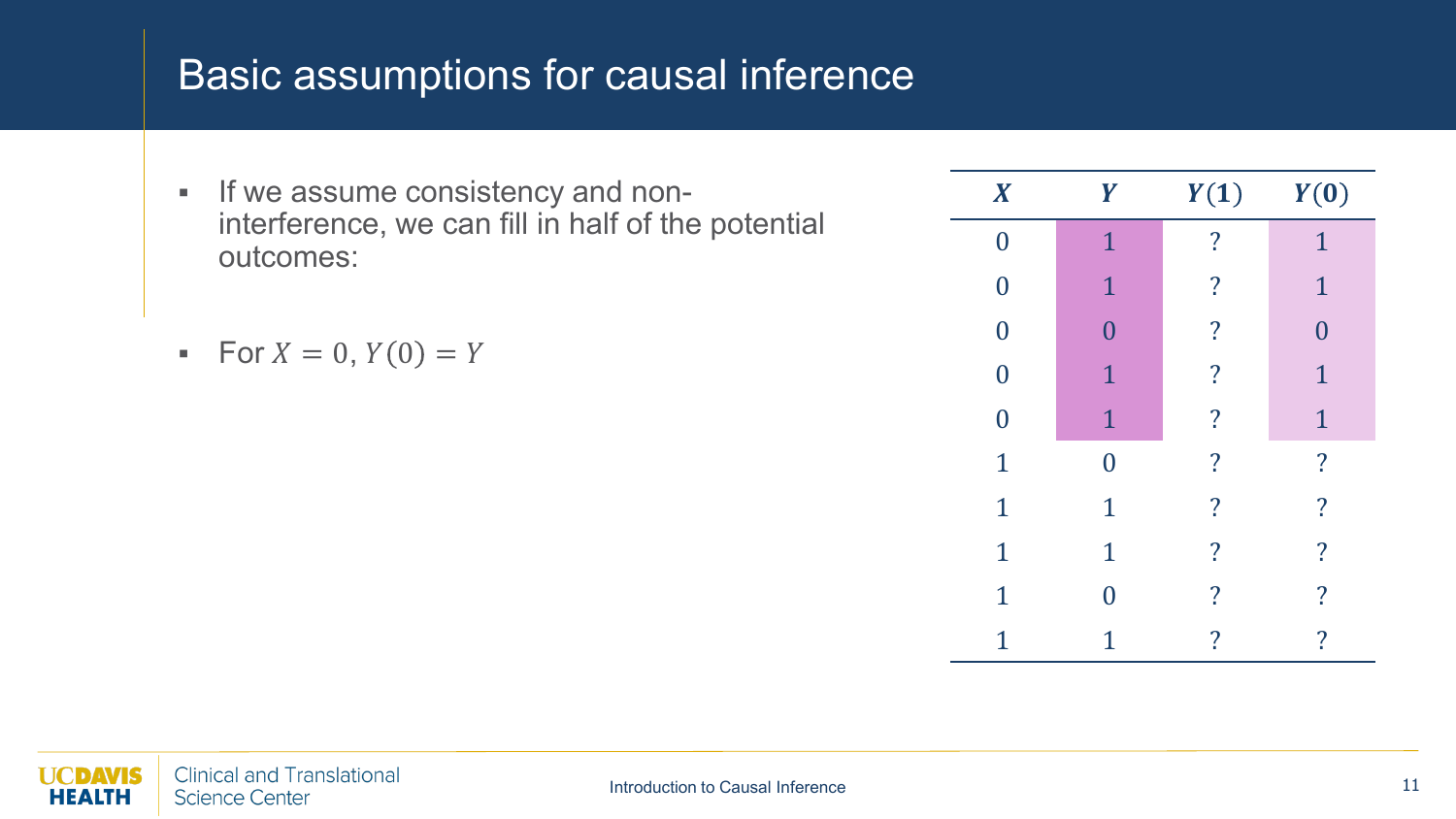- **If we assume consistency and non**interference, we can fill in half of the potential outcomes:
- For  $X = 0$ ,  $Y(0) = Y$
- For  $X = 1$ ,  $Y(1) = Y$

| $\boldsymbol{X}$ | Y              | Y(1)               | Y(0)                     |
|------------------|----------------|--------------------|--------------------------|
| $\overline{0}$   | 1              | $\overline{\cdot}$ | 1                        |
| $\overline{0}$   | $\mathbf{1}$   | $\overline{\cdot}$ | $\mathbf{1}$             |
| $\overline{0}$   | $\bf{0}$       | $\overline{\cdot}$ | $\overline{0}$           |
| $\overline{0}$   | $\mathbf 1$    | $\overline{\cdot}$ | $\mathbf 1$              |
| $\overline{0}$   | $\mathbf{1}$   | $\overline{?}$     | $\mathbf{1}$             |
| $\mathbf{1}$     | $\overline{0}$ | $\overline{0}$     | $\overline{\mathcal{L}}$ |
| $\mathbf{1}$     | $\mathbf{1}$   | $\mathbf{1}$       | $\overline{\cdot}$       |
| $\mathbf{1}$     | $\mathbf{1}$   | $\mathbf{1}$       | $\overline{\cdot}$       |
| $\overline{1}$   | $\Omega$       | $\Omega$           | $\overline{\cdot}$       |
| 1                | 1              | 1                  | $\overline{\mathbf{?}}$  |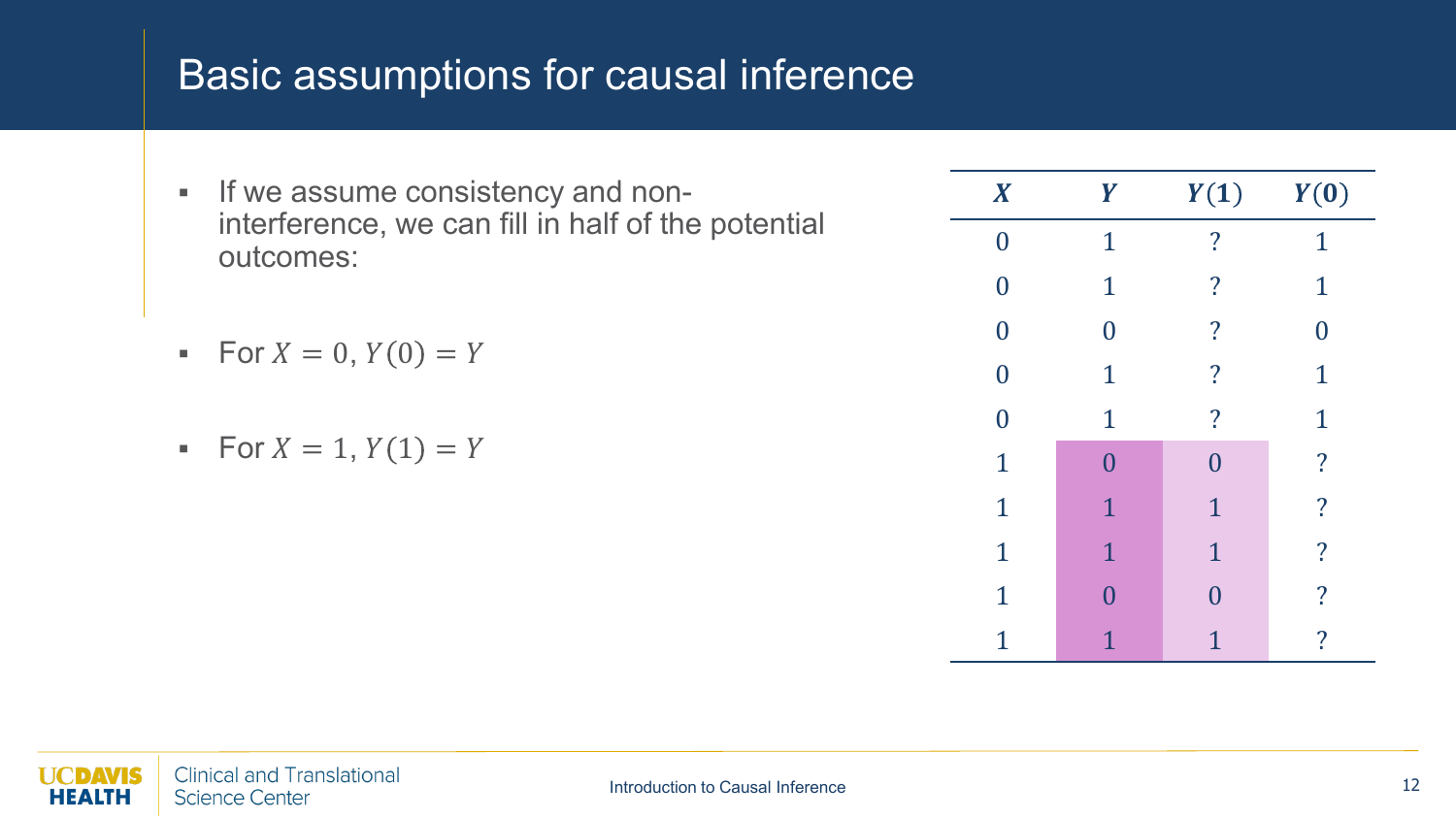#### The Fundamental Problem of Causal Inference

- **Even assuming consistency and non**interference:
	- We are still missing half of the potential outcomes
	- No rows are complete
- If we want to estimate average potential outcomes and risk differences, we need to decide what to do about the missing potential outcomes.

| $\boldsymbol{X}$ | Y                | Y(1)                     | Y(0)                     |
|------------------|------------------|--------------------------|--------------------------|
| $\overline{0}$   | $\mathbf 1$      | $\overline{?}$           | $\mathbf 1$              |
| $\overline{0}$   | $\mathbf{1}$     | $\overline{\mathcal{L}}$ | $\mathbf{1}$             |
| $\overline{0}$   | $\overline{0}$   | $\overline{\mathcal{L}}$ | $\overline{0}$           |
| $\overline{0}$   | $\mathbf{1}$     | $\overline{?}$           | $\mathbf 1$              |
| $\overline{0}$   | $\mathbf{1}$     | $\overline{?}$           | $\mathbf{1}$             |
| $\overline{1}$   | $\boldsymbol{0}$ | $\overline{0}$           | $\overline{\cdot}$       |
| $\mathbf{1}$     | $\mathbf{1}$     | $\mathbf{1}$             | $\overline{\cdot}$       |
| $\mathbf{1}$     | $\mathbf 1$      | $\mathbf{1}$             | $\overline{\cdot}$       |
| $\mathbf{1}$     | $\overline{0}$   | 0                        | $\overline{\cdot}$       |
| 1                | 1                | 1                        | $\overline{\mathcal{E}}$ |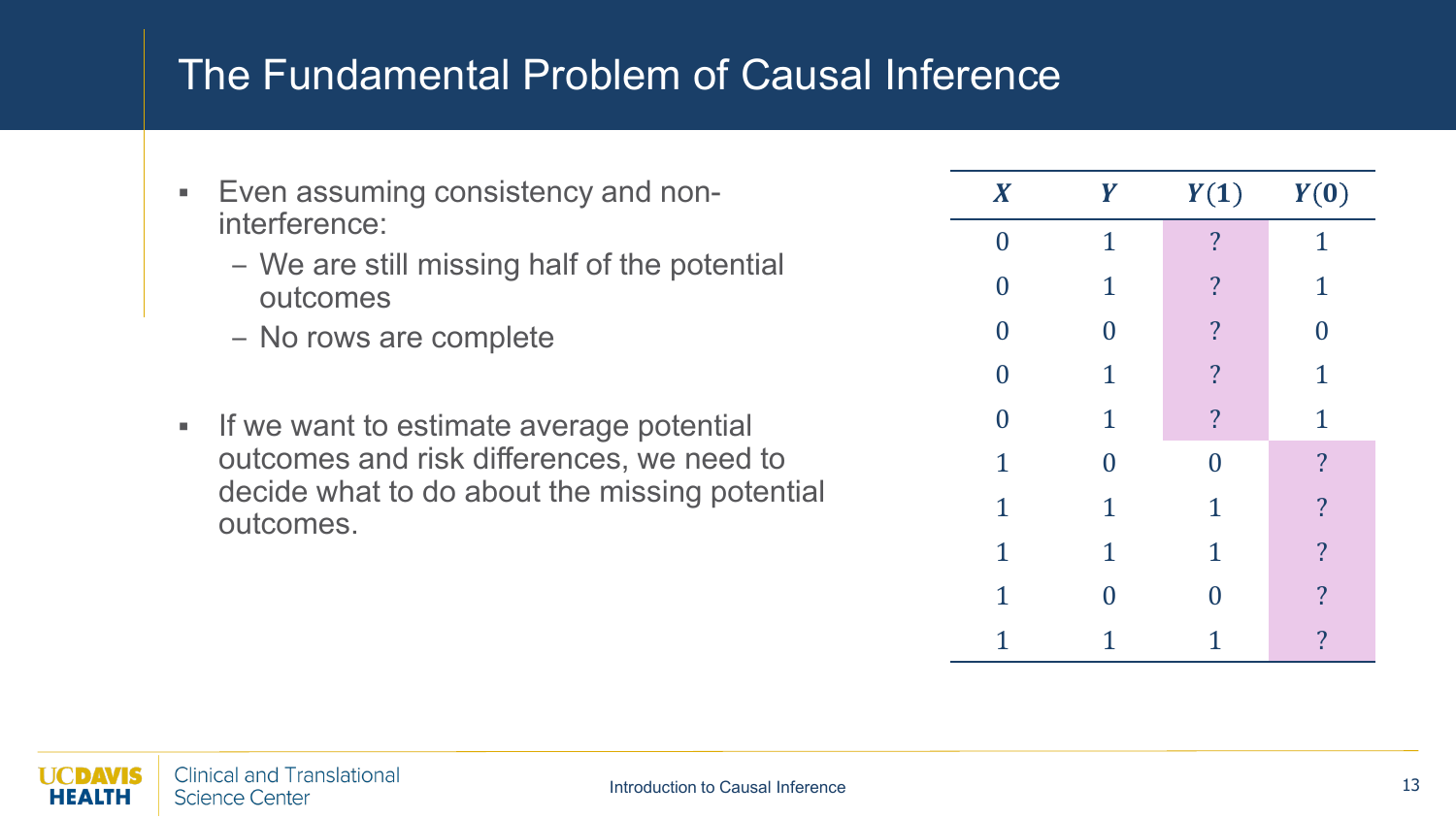#### Analysis 1: Assume treatment is randomized

- We could assume observed treatments are completely random, or at least, assume that the observed treatments are **independent** of the potential outcomes (i.e.,  $Y(x) \perp X$ ) (an independence assumption)*.* Then:
- E  $[Y(1)|X = 0] = E[Y(1)] = E[Y(1)|X = 1] =$  $E[Y|X=1]$
- $\hat{E}[Y|X=1] = \frac{1}{5}$  $\frac{1}{5}(0+1+0+1+1)=$ 3 5

$$
\widehat{\mathbb{E}}[Y(1)] = \frac{1}{10} \left[ \left( 5 \times \frac{3}{5} \right) + 3 \right] = \frac{3}{5} = 60\%
$$

| $\boldsymbol{X}$ | Y              | Y(1)           | Y(0)                     |
|------------------|----------------|----------------|--------------------------|
| $\bf{0}$         | $\mathbf 1$    | 3/5            | $\overline{1}$           |
| $\overline{0}$   | $\mathbf 1$    | 3/5            | $\mathbf 1$              |
| $\overline{0}$   | $\overline{0}$ | 3/5            | $\overline{0}$           |
| $\overline{0}$   | $\mathbf 1$    | 3/5            | $\mathbf 1$              |
| $\overline{0}$   | $\mathbf 1$    | 3/5            | $\mathbf 1$              |
| $\mathbf{1}$     | $\overline{0}$ | $\overline{0}$ | $\overline{\mathcal{L}}$ |
| $\mathbf{1}$     | $\mathbf{1}$   | $\mathbf 1$    | $\overline{\mathcal{L}}$ |
| $\mathbf{1}$     | $\mathbf{1}$   | $\mathbf{1}$   | $\overline{\cdot}$       |
| $\mathbf 1$      | $\overline{0}$ | 0              | $\overline{\cdot}$       |
| $\overline{1}$   | 1              | 1              | $\overline{\mathcal{L}}$ |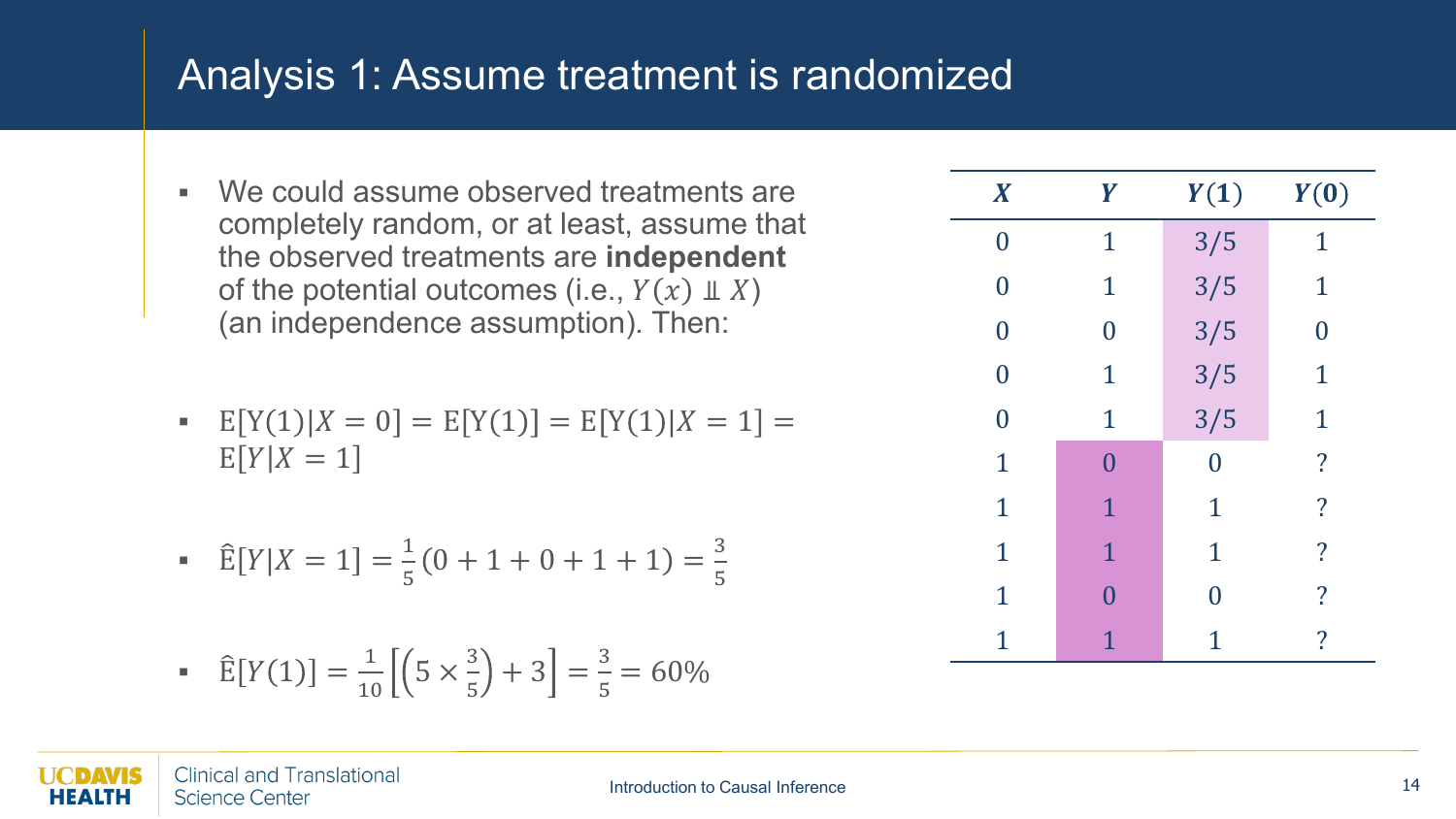#### Analysis 1: Assume treatment is randomized

| ×.             | Similarly:                                                                                                   | $\boldsymbol{X}$ |             | Y(1)           | Y(0) |
|----------------|--------------------------------------------------------------------------------------------------------------|------------------|-------------|----------------|------|
|                | $E[Y(0) X = 1] = E[Y(0)] = E[Y(0) X = 0] = E[Y X = 0]$                                                       | $\overline{0}$   |             | 3/5            |      |
|                | • $\hat{E}[Y X=0] = \frac{1}{5}(1+1+0+1+1) = \frac{4}{5}$                                                    | $\bm{0}$         |             | 3/5            |      |
|                |                                                                                                              | $\overline{0}$   | $\Omega$    | 3/5            |      |
|                | • $\hat{E}[Y(0)] = \frac{1}{10} \left[ 4 + \left( 5 \times \frac{4}{5} \right) \right] = \frac{4}{5} = 80\%$ | $\bm{0}$         |             | 3/5            |      |
|                |                                                                                                              | $\overline{0}$   | $\mathbf 1$ | 3/5            |      |
| $\blacksquare$ | $\hat{E}[Y(1) - Y(0)] = \hat{E}[Y(1)] - \hat{E}[Y(0)]$                                                       |                  | $\bf{0}$    | $\bf{0}$       | 4/5  |
|                | $=\frac{3}{5} - \frac{4}{5} = -\frac{1}{5} = -20\%$                                                          |                  | 1           |                | 4/5  |
|                |                                                                                                              |                  | 1           | 1              | 4/5  |
| $\blacksquare$ | Given our assumptions, we would estimate that treatment 1                                                    |                  | $\bf{0}$    | $\overline{0}$ | 4/5  |
|                | (phototherapy) reduces the risk of worsening jaundice by 20                                                  |                  |             |                | 4/5  |

percentage points.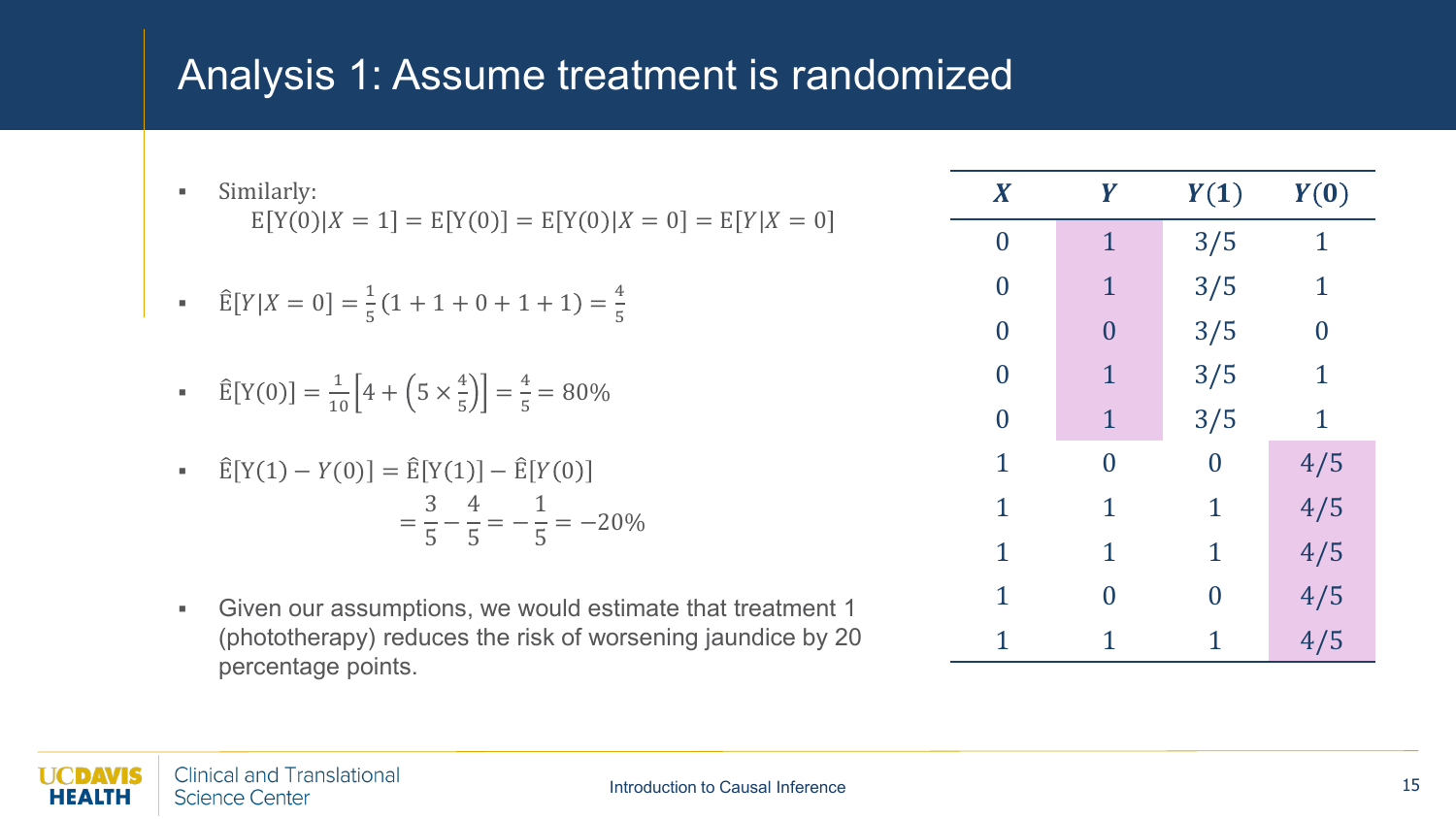#### Analyzing the phototherapy data, assuming observed treatment is completely random

|                                    | <b>Condition</b><br><b>Worsened</b><br>$(Y = 1)$ | <b>Condition Stabilized</b><br>or Improving<br>$(Y=0)$ | <b>All</b>      |
|------------------------------------|--------------------------------------------------|--------------------------------------------------------|-----------------|
| Phototherapy<br>$(X = 1)$          | $15(0.3\%)$                                      | 4569 (99.7%)                                           | 4584<br>(22%)   |
| <b>Watchful Waiting</b><br>$(X=0)$ | $113(0.7\%)$                                     | 16,034 (99.3%)                                         | 16,147<br>(78%) |
| <b>All</b>                         | 128 (0.6%)                                       | 20,603 (99.4%)                                         | 20,731          |

Under our assumptions (consistency, no interference, observed treatment is independent of the potential outcomes):

- Estimated Causal Risk (of jaundice worsening if we choose phototherapy) =  $\widehat{P}[Y(1) = 1] = 0.3\%$
- Estimated Causal Risk (of jaundice worsening if we choose waiting) =  $\widehat{P}[Y(0) = 1] = 0.7\%$
- Estimated Causal Risk Difference =  $0.3\% 0.7\% = -0.4\%$

That is, we estimate that giving phototherapy to all cases would reduce the event rate by 0.4%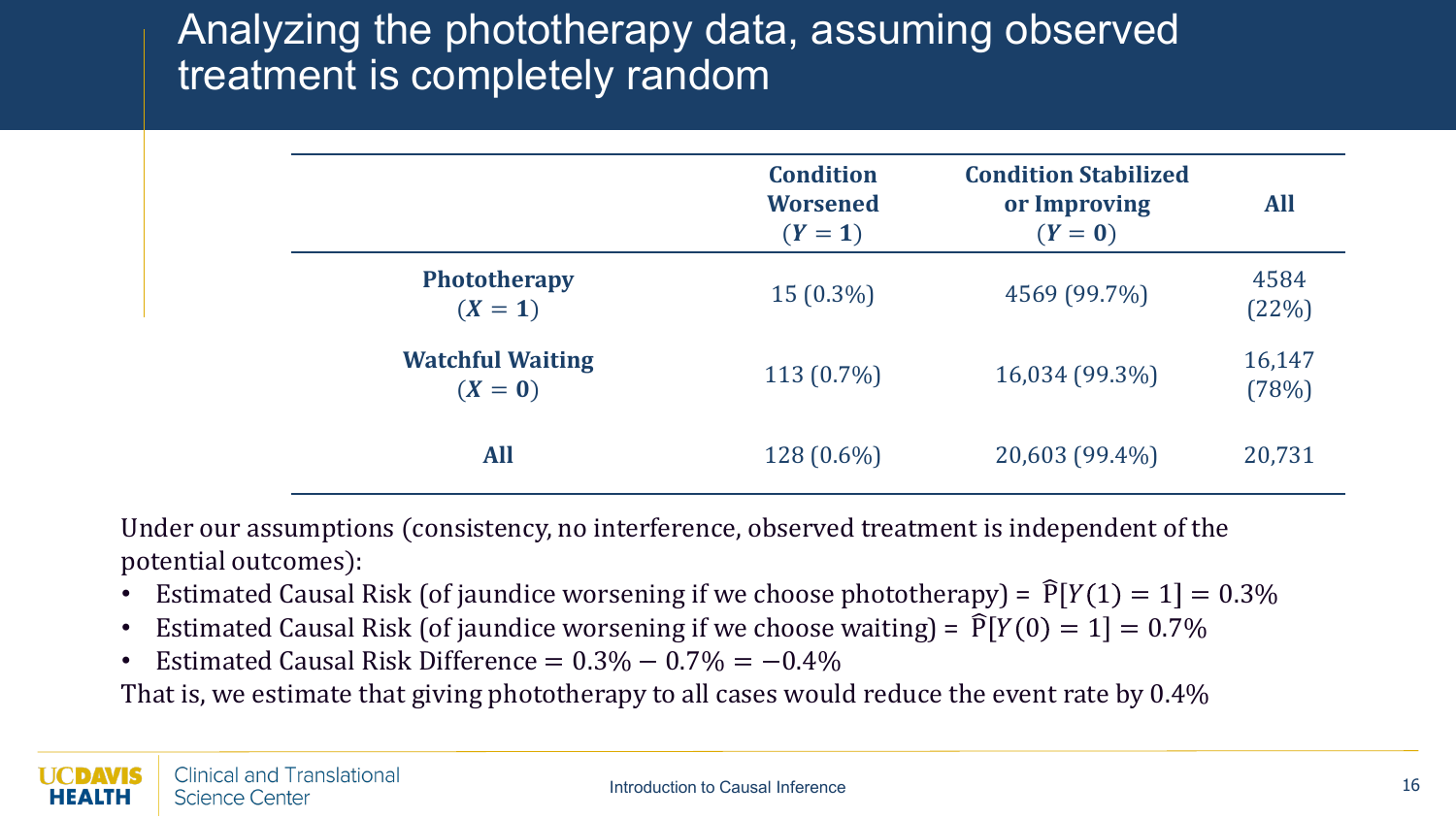#### Not-completely-random treatment assignment

- Maybe, the pattern of observed treatments is not completely random
- Maybe, the infants who received phototherapy have different characteristics than those who were treated with watchful waiting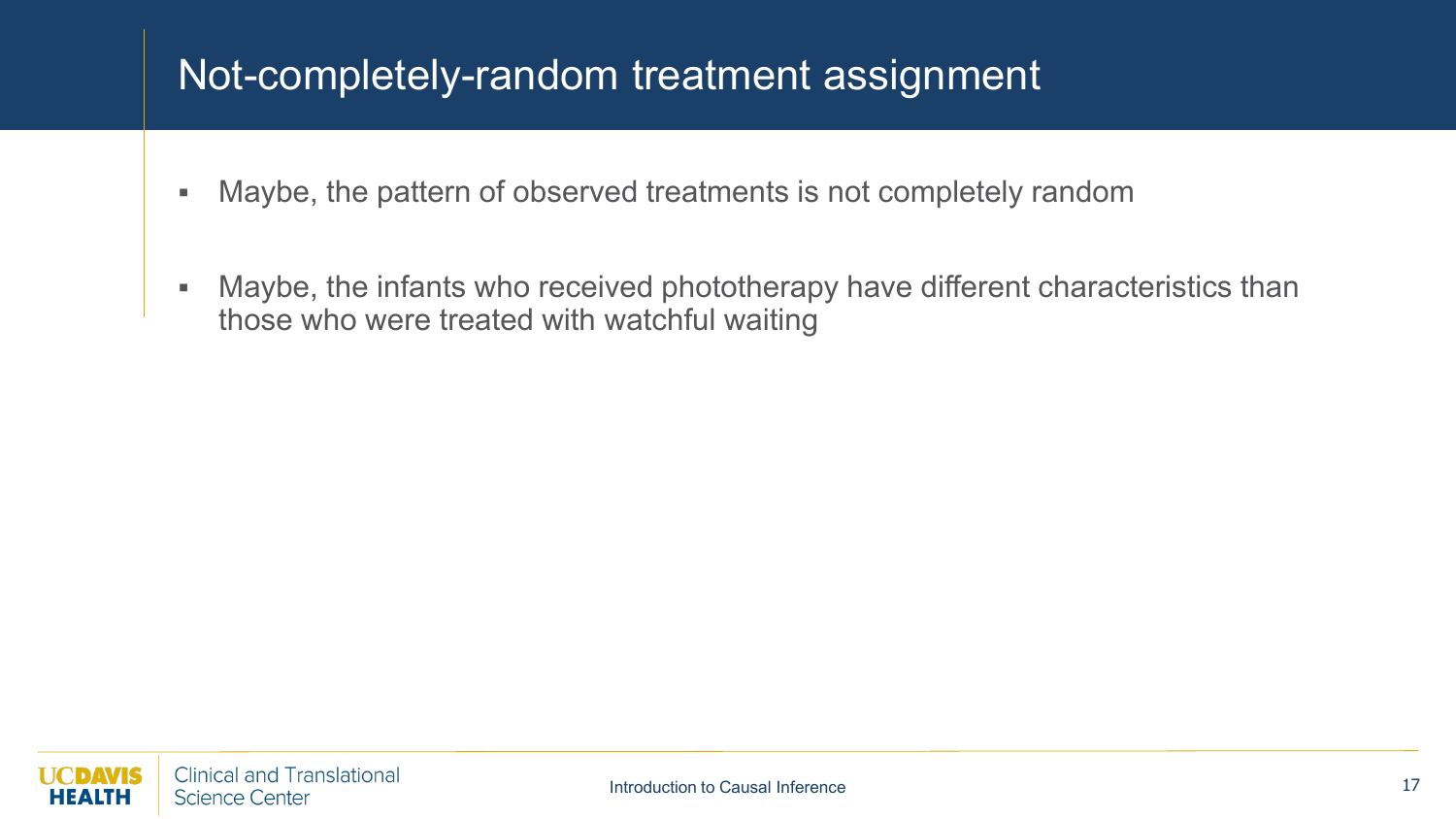# Gestational Age and Phototherapy

|                                            | <b>Watchful Waiting</b><br>$(X=0)$ | <b>Phototherapy</b><br>$(X = 1)$ | <b>All</b>      |
|--------------------------------------------|------------------------------------|----------------------------------|-----------------|
| Gestational Age $\leq$ 37 weeks<br>$(Z=0)$ | 4240 (69%)                         | 1900 (31%)                       | 6140<br>(30%)   |
| Gestational Age $> 37$ weeks<br>$(Z = 1)$  | 11,907 (82%)                       | 2684 (18%)                       | 14,591<br>(70%) |
| <b>All</b>                                 | 16,147 (78%)                       | 4584 (22%)                       | 20,731          |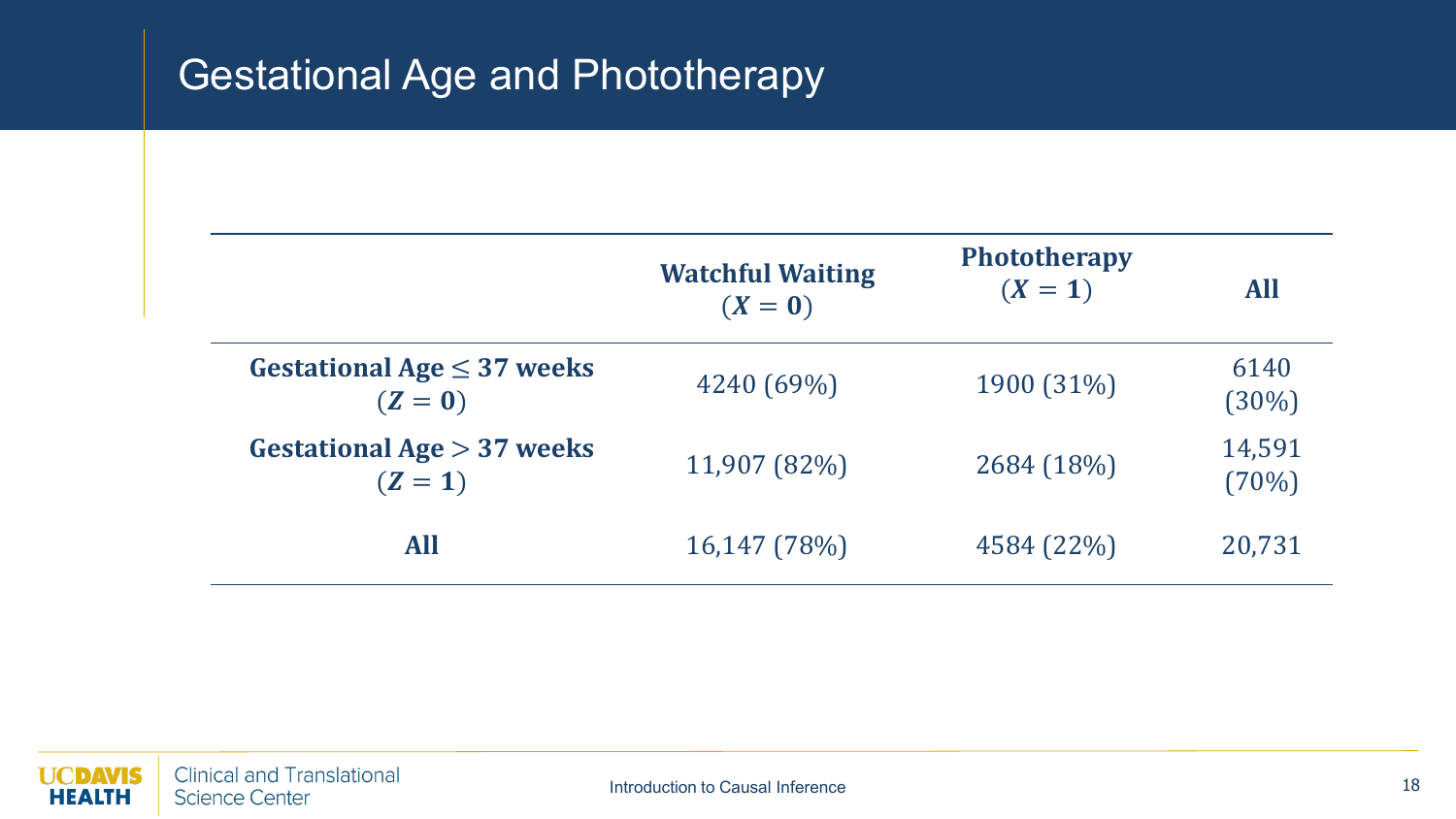#### Non-random treatment assignment

- $\blacksquare$  We know X is not independent of Z
- We're not sure if  $Y(x) \perp\!\!\!\perp X$
- Suppose indicates the gestational age of the infant, categorized:
	- $Z = 0$  if gest. age  $\leq 37$  weeks
	- $-Z = 1$  if gest. age  $> 37$  weeks
- 2 of 5 infants who received phototherapy had gest. age > 37 weeks, versus 3 of 5 of infants who did not receive phototherapy
- Does it still make sense to just average the observed outcomes from all the photŏtherapy<br>infants together?

| $\mathbf{Z}$   | $\boldsymbol{X}$ | Y              | $Y(1)$ $Y(0)$      |                          |
|----------------|------------------|----------------|--------------------|--------------------------|
| $\bf{0}$       | $\bm{0}$         | $\overline{1}$ | $\overline{\cdot}$ | 1                        |
| $\overline{0}$ | $\pmb{0}$        | $\mathbf{1}$   | $\overline{?}$     | $\mathbf 1$              |
| $\mathbf{1}$   | $\rm 0$          | $\overline{0}$ | $\overline{?}$     | 0                        |
| $\mathbf{1}$   | $\rm 0$          | $\mathbf 1$    | $\overline{?}$     | $\mathbf{1}$             |
| $\mathbf 1$    | $\overline{0}$   | $\mathbf{1}$   | $\overline{?}$     | $\mathbf{1}$             |
| $\overline{0}$ | 1                | $\overline{0}$ | $\overline{0}$     | $\overline{\cdot}$       |
| $\overline{0}$ | $\mathbf 1$      | 1              | $\mathbf 1$        | $\overline{\mathcal{L}}$ |
| $\overline{0}$ | $\mathbf 1$      | $\mathbf{1}$   | $\mathbf 1$        | $\overline{\mathcal{L}}$ |
| $\mathbf{1}$   | 1                | $\Omega$       | 0                  | ?                        |
| 1              | 1                | 1              | 1                  | $\overline{\cdot}$       |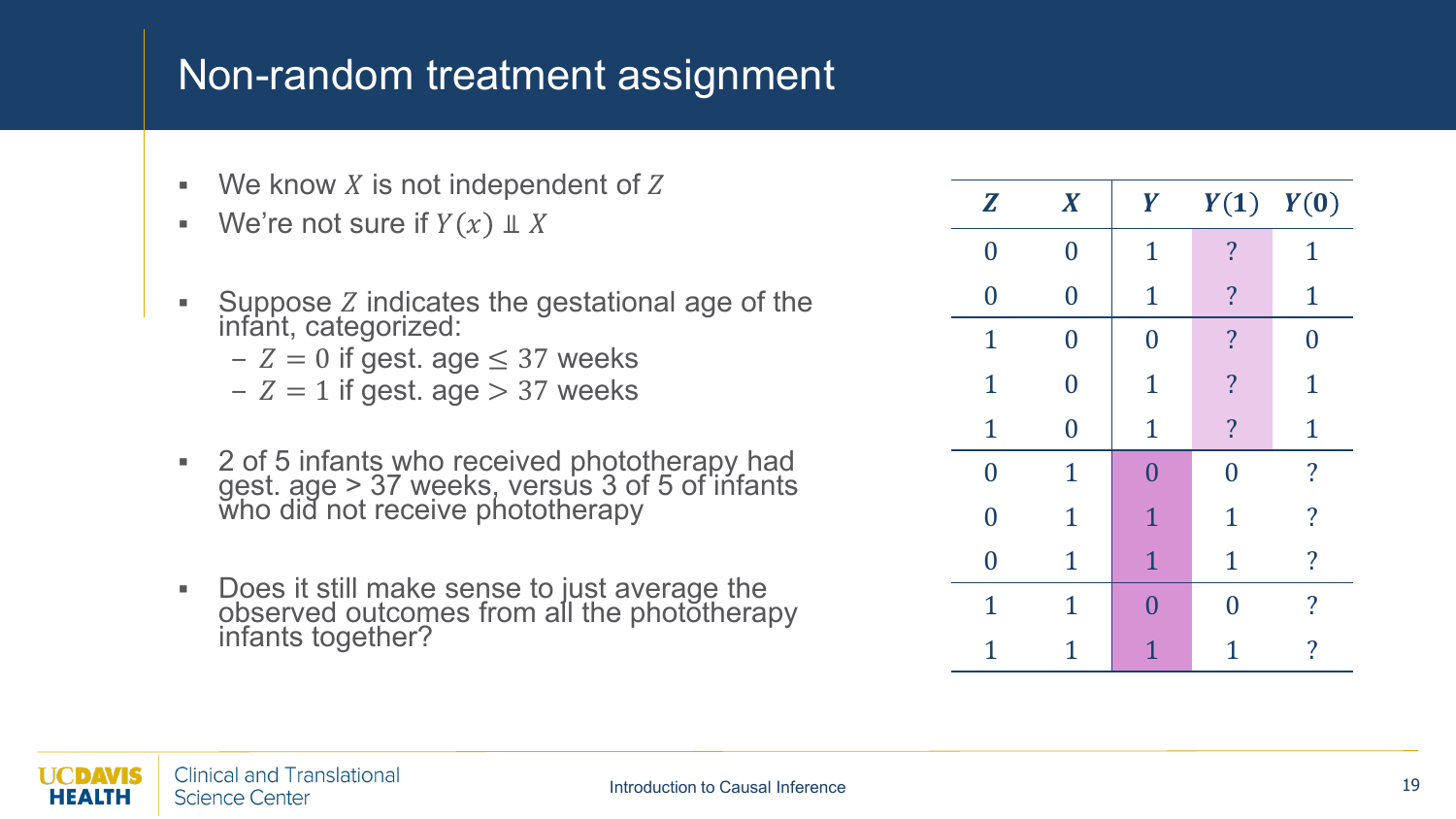Maybe we are willing to assume that the observed treatment is being randomly chosen, conditional on gestational age  $Z$ ; (mathematically:  $Y(x) \perp X|Z$ ). This is called a "conditional independence" assumption (or "conditional exchangeability" or "ignorability")

**F** Then:

$$
E[Y(1)|Z = 0, X = 0] = E[Y(1)|Z = 0, X = 1]
$$
  
= E[Y|Z = 0, X = 1]

| $\mathbf{Z}$   | $\boldsymbol{X}$ | Y              | $Y(1)$ $Y(0)$      |                    |
|----------------|------------------|----------------|--------------------|--------------------|
| $\overline{0}$ | $\overline{0}$   | $\mathbf 1$    | 2/3                | 1                  |
| $\overline{0}$ | $\overline{0}$   | $\mathbf 1$    | 2/3                | $\mathbf 1$        |
| $\mathbf 1$    | $\overline{0}$   | $\overline{0}$ | $\overline{\cdot}$ | 0                  |
| $\mathbf 1$    | $\overline{0}$   | $\mathbf 1$    | $\cdot$            | $\mathbf 1$        |
| $\mathbf{1}$   | $\overline{0}$   | $\mathbf{1}$   | $\overline{\cdot}$ | $\mathbf 1$        |
| $\overline{0}$ | 1                | $\overline{0}$ | $\overline{0}$     | $\overline{\cdot}$ |
| $\overline{0}$ | $\mathbf 1$      | 1              | 1                  | $\overline{\cdot}$ |
| $\overline{0}$ | $\mathbf 1$      | $\mathbf{1}$   | $\mathbf 1$        | $\overline{?}$     |
| $\mathbf 1$    | 1                | $\overline{0}$ | O                  | ?                  |
| 1              | 1                | 1              | 1                  | ?                  |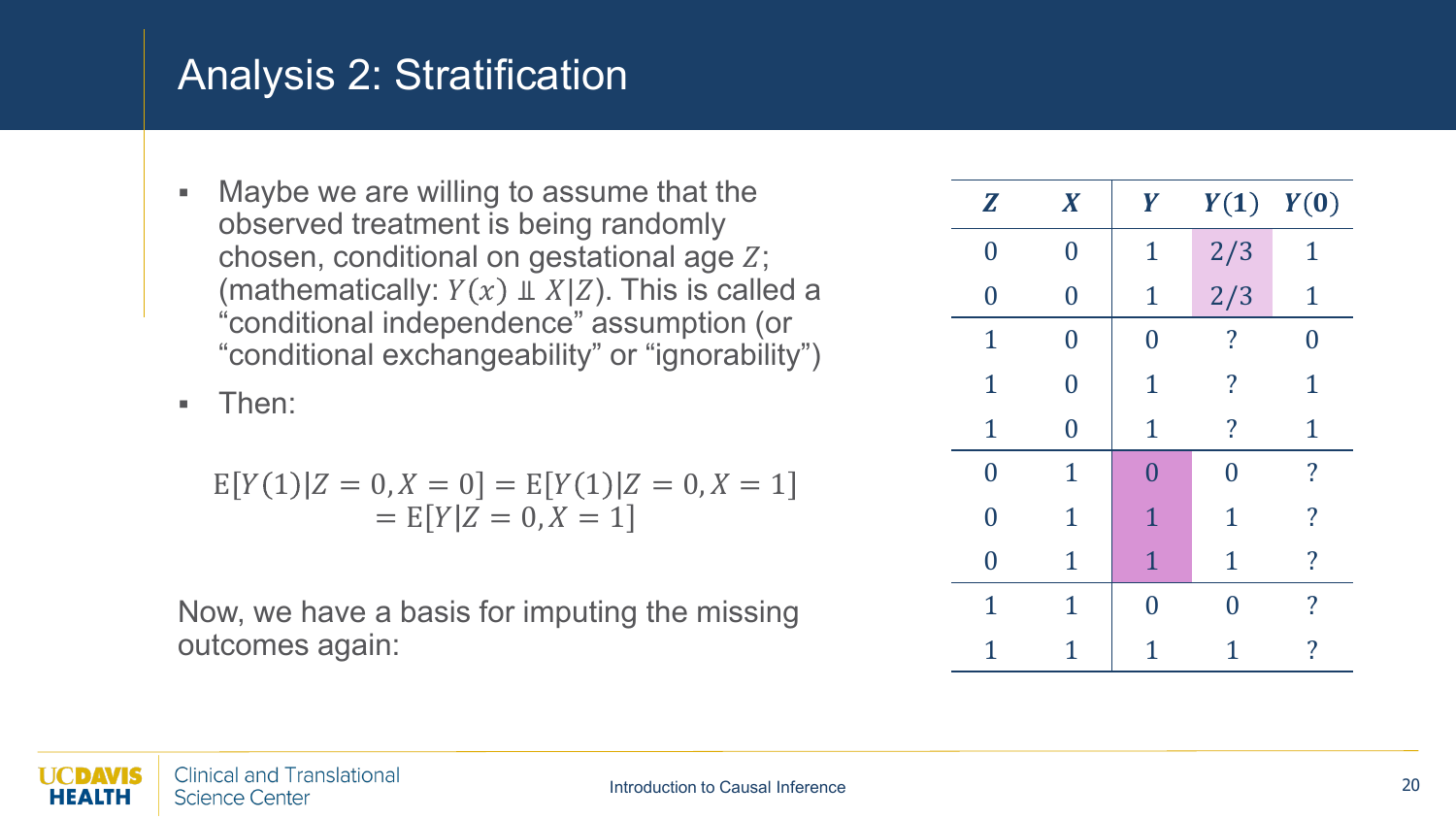Maybe we are willing to assume that the observed treatment is being randomly chosen, conditional on gestational age  $Z$ ; (mathematically:  $Y(x) \perp X|Z$ ). This is called a "conditional independence" assumption (or "conditional exchangeability" or "ignorability")

**F** Then:

$$
E[Y(1)|Z = 1, X = 0] = E[Y(1)|Z = 1, X = 1]
$$
  
= E[Y|Z = 1, X = 1]

| $\boldsymbol{Z}$ | $\boldsymbol{X}$ | Y              |             | $Y(1)$ $Y(0)$            |
|------------------|------------------|----------------|-------------|--------------------------|
| $\overline{0}$   | 0                | $\mathbf 1$    | 2/3         | 1                        |
| $\Omega$         | $\overline{0}$   | $\mathbf 1$    | 2/3         | $\mathbf 1$              |
| $\mathbf 1$      | 0                | $\overline{0}$ | 1/2         | $\overline{0}$           |
| $\mathbf 1$      | $\Omega$         | $\mathbf 1$    | 1/2         | 1                        |
| $\mathbf{1}$     | $\overline{0}$   | $\mathbf{1}$   | 1/2         | $\mathbf{1}$             |
| $\overline{0}$   | $\mathbf 1$      | $\overline{0}$ | 0           | ?                        |
| $\Omega$         | $\mathbf 1$      | $\mathbf 1$    | 1           | $\overline{\mathcal{C}}$ |
| 0                | $\mathbf 1$      | $\mathbf 1$    | $\mathbf 1$ | $\overline{\mathcal{L}}$ |
| $\mathbf 1$      | 1                | 0              | N           | ?                        |
| 1                | 1                | 1              | 1           | ?                        |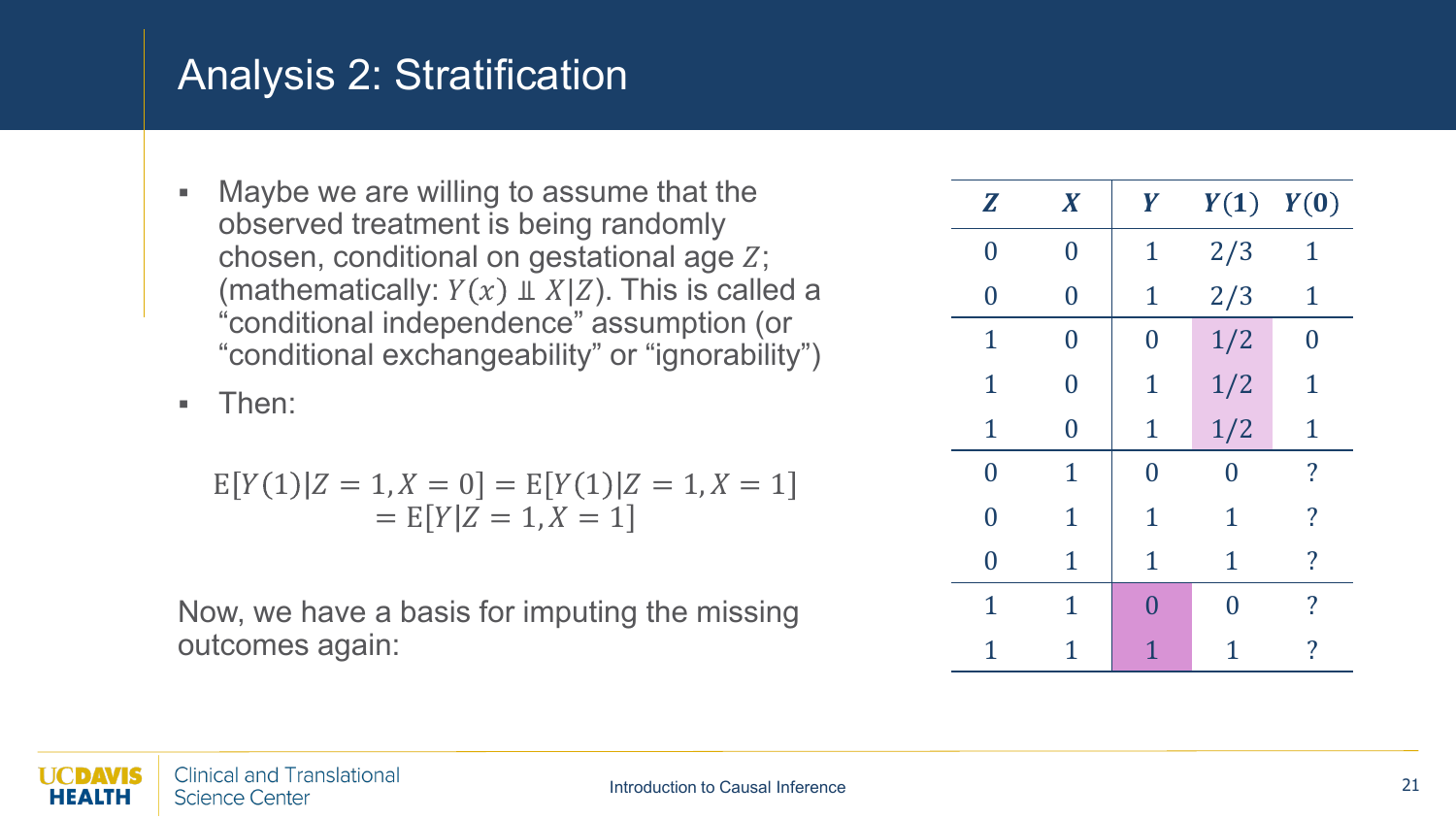Maybe we are willing to assume that the observed treatment is being randomly chosen, conditional on gestational age  $Z$ ; (mathematically:  $Y(x) \perp X|Z$ ). This is called a "conditional independence" assumption (or "conditional exchangeability" or "ignorability")

**F** Then:

$$
E[Y(0)|X = 1, Z = 0] = E[Y(0)|X = 0, Z = 0]
$$
  
= E[Y|X = 0, Z = 0]

| Z              | $\boldsymbol{X}$ | Y              | Y(1)           | Y(0)           |
|----------------|------------------|----------------|----------------|----------------|
| $\overline{0}$ | 0                | $\mathbf{1}$   | 2/3            | 1              |
| 0              | 0                | $\mathbf 1$    | 2/3            | 1              |
| $\mathbf 1$    | 0                | $\bm{0}$       | 1/2            | $\overline{0}$ |
| $\mathbf 1$    | 0                | $\mathbf 1$    | 1/2            | $\mathbf 1$    |
| $\mathbf 1$    | $\overline{0}$   | $\mathbf 1$    | 1/2            | $\mathbf 1$    |
| $\overline{0}$ | $\mathbf 1$      | $\overline{0}$ | $\overline{0}$ | 2/2            |
| $\overline{0}$ | 1                | $\mathbf 1$    | $\mathbf 1$    | 2/2            |
| $\Omega$       | 1                | $\mathbf 1$    | $\mathbf 1$    | 2/2            |
| $\mathbf 1$    | $\mathbf 1$      | 0              | 0              | ?              |
| 1              | 1                | 1              | 1              | ?              |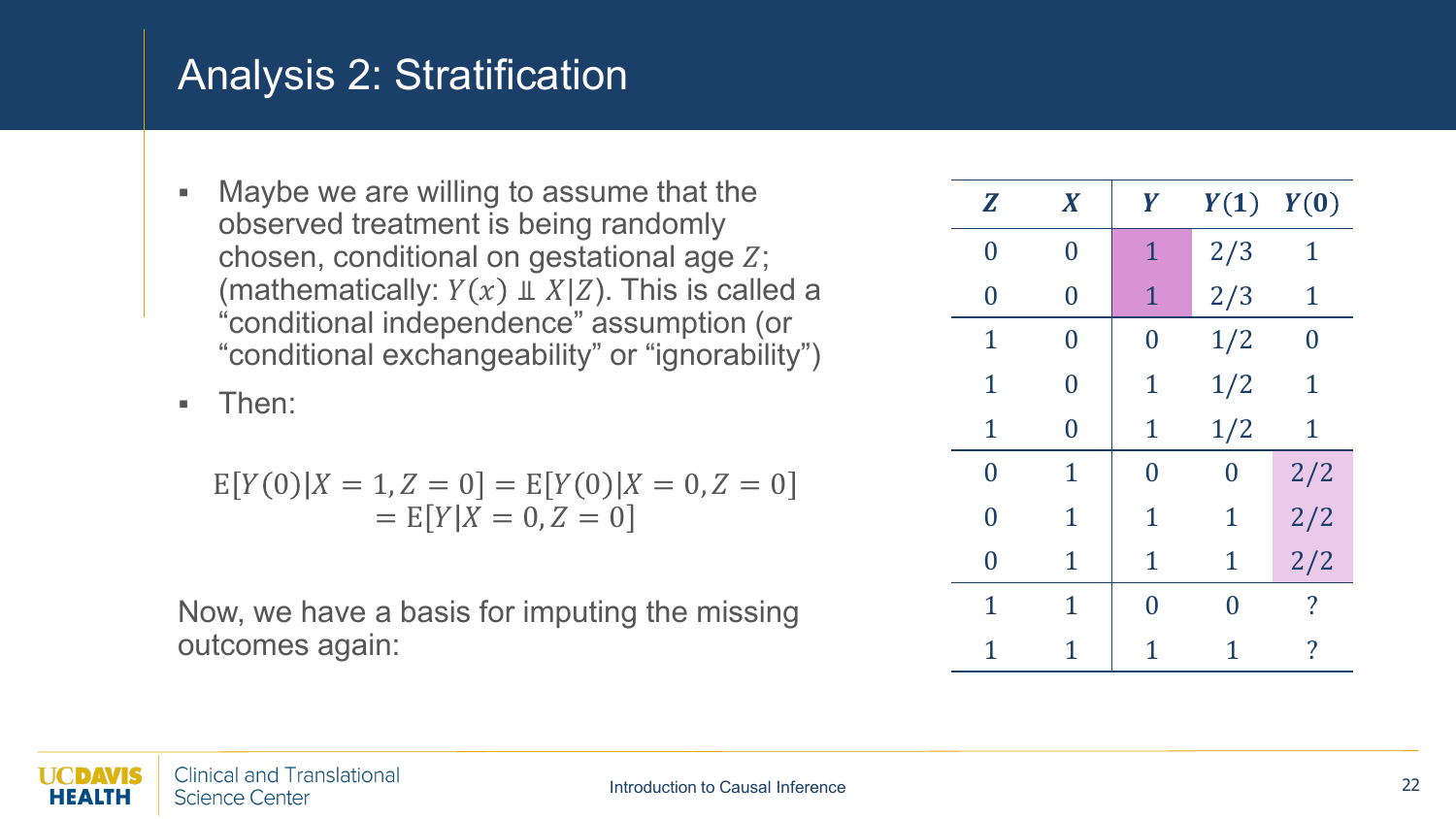Maybe we are willing to assume that the observed treatment is being randomly chosen, conditional on gestational age  $Z$ ; (mathematically:  $Y(x) \perp X|Z$ ). This is called a "conditional independence" assumption (or "conditional exchangeability" or "ignorability")

**F** Then:

$$
E[Y(0)|X = 1, Z = 1] = E[Y(0)|X = 0, Z = 1]
$$
  
= E[Y|X = 0, Z = 1]

| Z              | $\boldsymbol{X}$ | Y           | Y(1)           | Y(0)           |
|----------------|------------------|-------------|----------------|----------------|
| $\overline{0}$ | 0                | 1           | 2/3            | $\mathbf 1$    |
| 0              | 0                | 1           | 2/3            | 1              |
| 1              | 0                | $\Omega$    | 1/2            | $\overline{0}$ |
| $\mathbf 1$    | 0                | 1           | 1/2            | 1              |
| $\mathbf 1$    | $\overline{0}$   | $\mathbf 1$ | 1/2            | $\mathbf 1$    |
| $\overline{0}$ | 1                | $\Omega$    | $\overline{0}$ | 2/2            |
| $\Omega$       | 1                | $\mathbf 1$ | 1              | 2/2            |
| 0              | 1                | $\mathbf 1$ | 1              | 2/2            |
| $\mathbf 1$    | $\mathbf 1$      | 0           | 0              | 2/3            |
| 1              | 1                | 1           | 1              | 2/3            |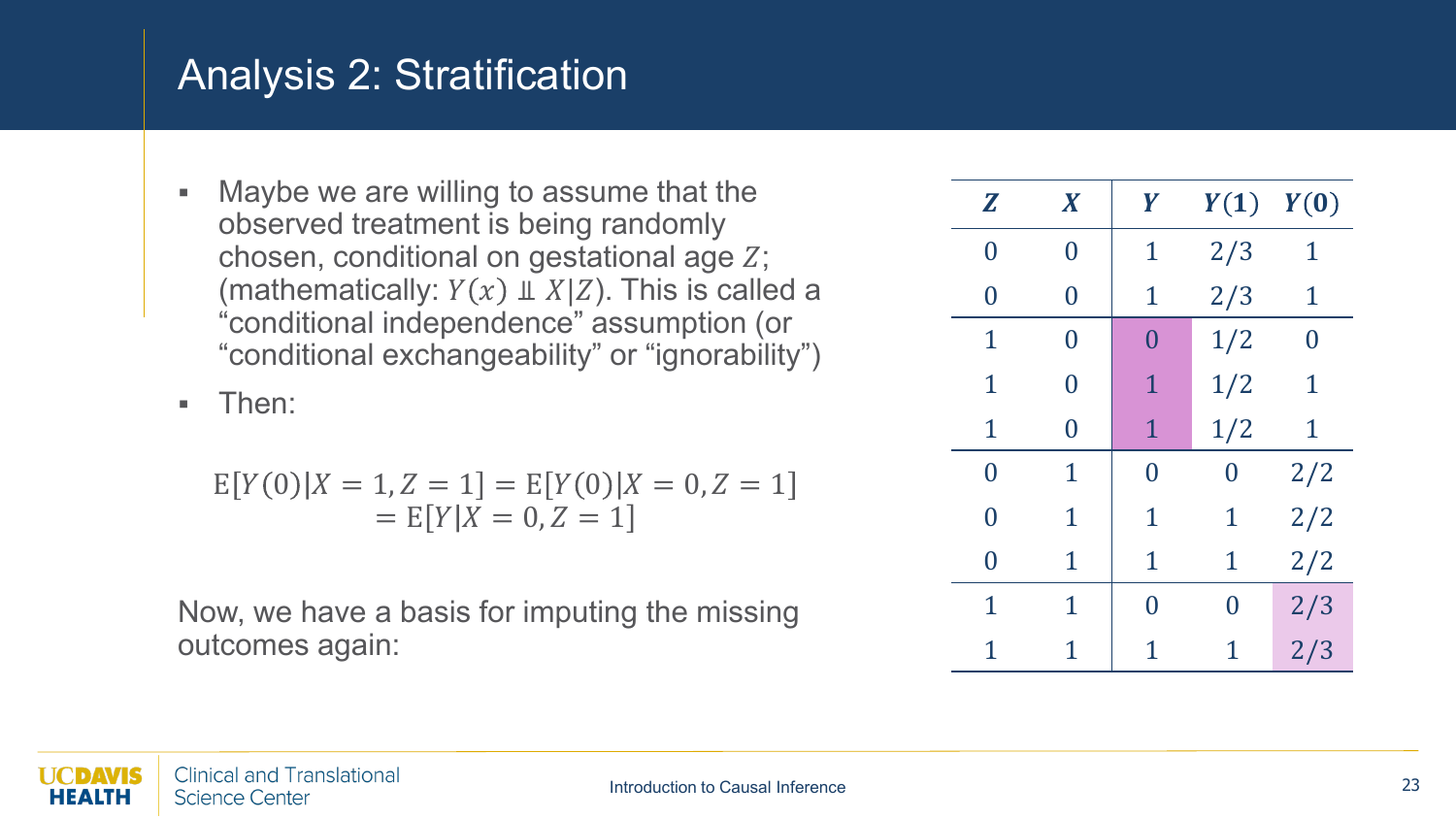Once we have imputed all of the  $Y(1)$ s and  $Y(0)$ s, we can estimate  $\mathbb{E}[Y(0)]$  and  $\mathbb{E}[Y(1)]$ :

$$
\widehat{\mathbb{E}}[Y(1)] = \frac{1}{10} \left[ \left( \frac{2}{3} \times 2 \right) + \left( \frac{1}{2} \times 3 \right) + 2 + 1 \right] = .58
$$

| Z              | $\boldsymbol{X}$ | Y              | Y(1)     | Y(0) |
|----------------|------------------|----------------|----------|------|
| $\overline{0}$ | $\overline{0}$   | $\mathbf 1$    | 2/3      | 1    |
| $\overline{0}$ | $\overline{0}$   | $\mathbf 1$    | 2/3      | 1    |
| 1              | 0                | $\overline{0}$ | 1/2      | 0    |
| $\mathbf 1$    | $\overline{0}$   | $\mathbf 1$    | 1/2      | 1    |
| $\mathbf 1$    | $\overline{0}$   | $\mathbf 1$    | 1/2      | 1    |
| $\overline{0}$ | 1                | $\overline{0}$ | $\bm{0}$ | 2/2  |
| $\overline{0}$ | $\mathbf 1$      | $\mathbf{1}$   | 1        | 2/2  |
| $\overline{0}$ | 1                | $\mathbf 1$    | 1        | 2/2  |
| 1              | $\mathbf 1$      | $\overline{0}$ | 0        | 2/3  |
| $\mathbf 1$    | $\mathbf 1$      | 1              | 1        | 2/3  |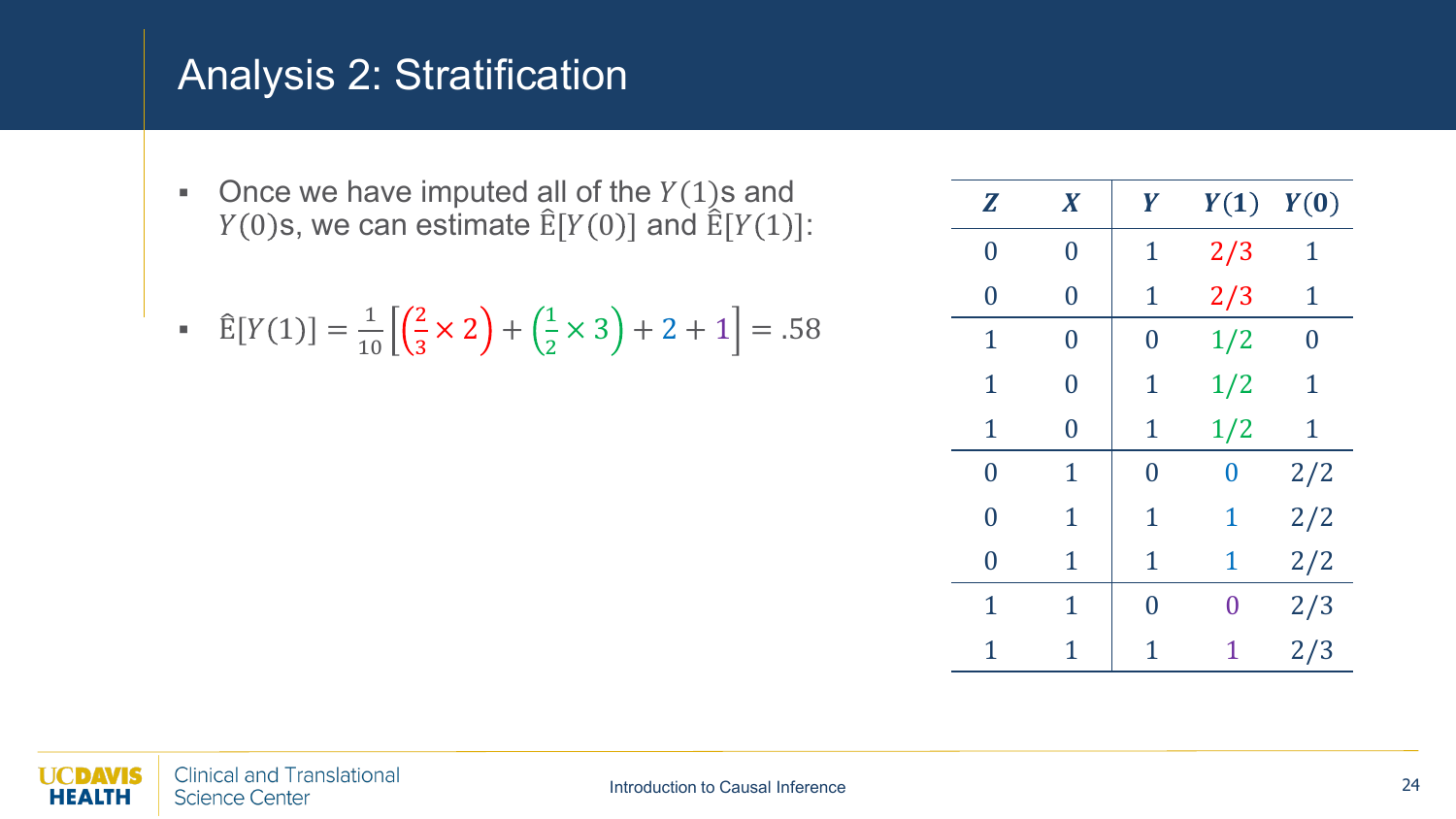- Once we have imputed all of the  $Y(1)$ s and  $Y(0)$ s, we can estimate  $\hat{E}[Y(0)]$  and  $\hat{E}[Y(1)]$ :
- $\hat{E}[Y(1)] = \frac{1}{10}$ 10 2  $\frac{2}{3} \times 2$  +  $\left(\frac{1}{2} \times 3\right)$  + 2 + 1 = .58
- $\hat{E}[Y(0)] = \frac{1}{10}$  $\frac{1}{10}\left[2+2+\left(\frac{2}{2}\times3\right)+\left(\frac{2}{3}\times2\right)\right]=.83$

$$
\widehat{\mathbb{E}}[Y(1) - Y(0)] = .58 - .83 = -.25
$$

• Compare with what we got from the unstratified analysis:

$$
\hat{E}[Y(1) - Y(0)] = .6 - .8 = -.20
$$

| Z              | $\boldsymbol{X}$ | Y              | Y(1)           | Y(0)           |
|----------------|------------------|----------------|----------------|----------------|
| $\overline{0}$ | $\overline{0}$   | 1              | 2/3            | 1              |
| $\overline{0}$ | $\overline{0}$   | $\mathbf{1}$   | 2/3            | 1              |
| $\mathbf 1$    | 0                | $\overline{0}$ | 1/2            | $\overline{0}$ |
| $\mathbf 1$    | $\overline{0}$   | 1              | 1/2            | $\mathbf 1$    |
| $\mathbf{1}$   | $\overline{0}$   | $\mathbf 1$    | 1/2            | $\mathbf 1$    |
| $\overline{0}$ | 1                | 0              | $\overline{0}$ | 2/2            |
| $\overline{0}$ | 1                | $\mathbf{1}$   | $\mathbf{1}$   | 2/2            |
| $\overline{0}$ | $\mathbf 1$      | $\mathbf{1}$   | $\mathbf 1$    | 2/2            |
| $\mathbf 1$    | $\mathbf 1$      | $\Omega$       | $\Omega$       | 2/3            |
| 1              | 1                | 1              | 1              | 2/3            |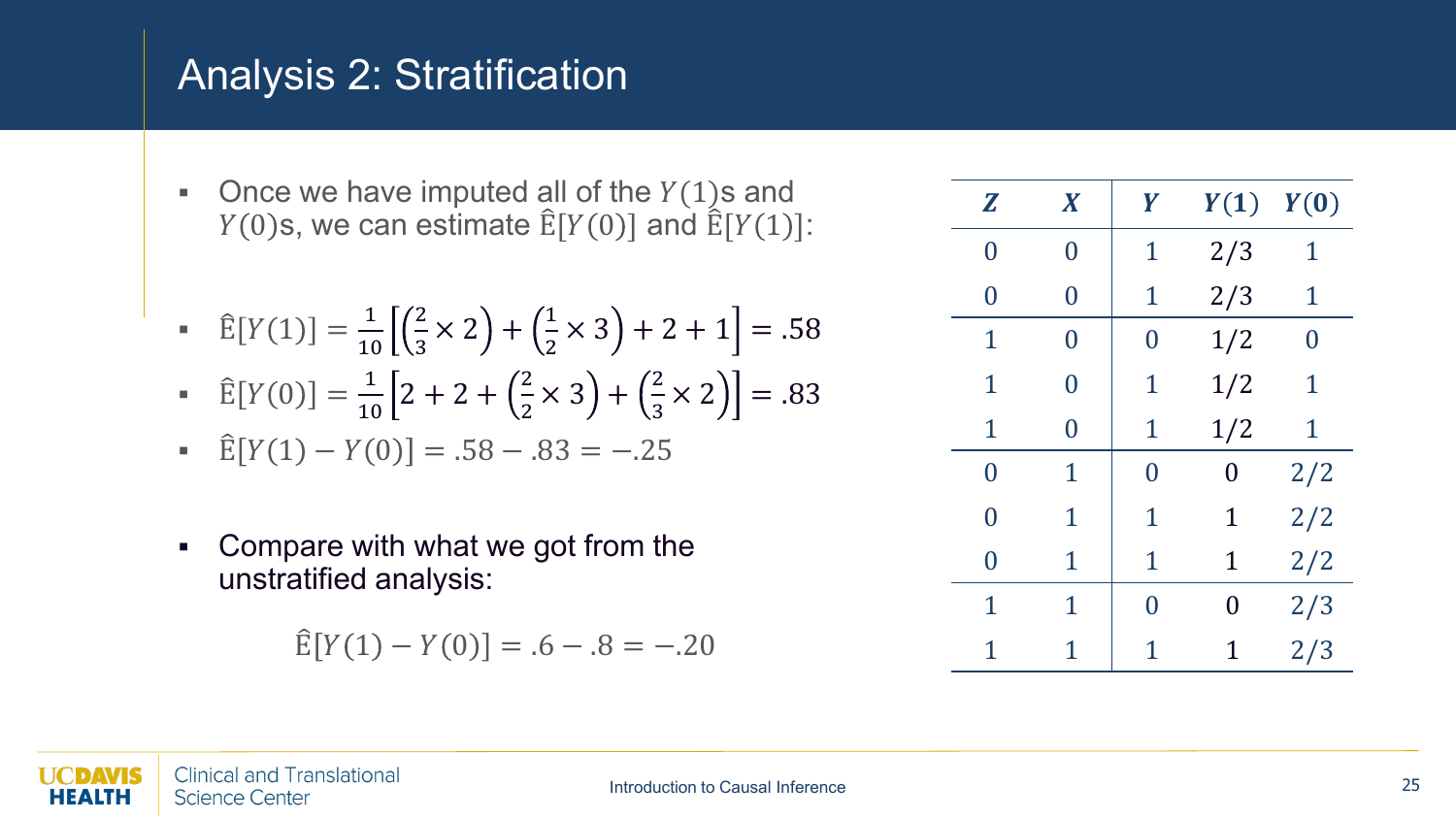#### Gestational Age, Phototherapy, and Worsened Jaundice

|                                               |                                    | <b>Condition</b><br><b>Stabilized or</b><br><b>Improving</b><br>$(Y=0)$ | <b>Condition</b><br><b>Worsened</b><br>$(Y = 1)$ | <b>All</b>      | <b>All</b> |
|-----------------------------------------------|------------------------------------|-------------------------------------------------------------------------|--------------------------------------------------|-----------------|------------|
| Gestational Age $\leq$ 37<br>weeks<br>$(Z=0)$ | <b>Watchful Waiting</b><br>$(X=0)$ | 4154 (98.0%)                                                            | 86 (2.0%)                                        | 4240<br>(69%)   | 6140       |
|                                               | Phototherapy<br>$(X = 1)$          | 1890 (99.5%)                                                            | $10(0.5\%)$                                      | 1900<br>(31%)   | (30%)      |
| Gestational Age $> 37$<br>weeks               | <b>Watchful Waiting</b><br>$(X=0)$ | 11,880 (99.8%)                                                          | $27(0.2\%)$                                      | 11,907<br>(82%) | 14,591     |
| $(Z = 1)$                                     | Phototherapy<br>$(X = 1)$          | 2679 (99.8%)                                                            | $5(0.2\%)$                                       | 2684<br>(18%)   | (70%)      |
| <b>All</b>                                    |                                    | 20,603 (99.4%)                                                          | 128 (0.6%)                                       |                 | 20,731     |

Estimated causal risk of phototherapy  $= 0.3\%$ Estimated causal risk of waiting  $= 0.8\%$ 

Estimated Causal Risk Difference from Stratified Analysis = −.5% (Estimated Causal Risk Difference from Unstratified Analysis = −.4%)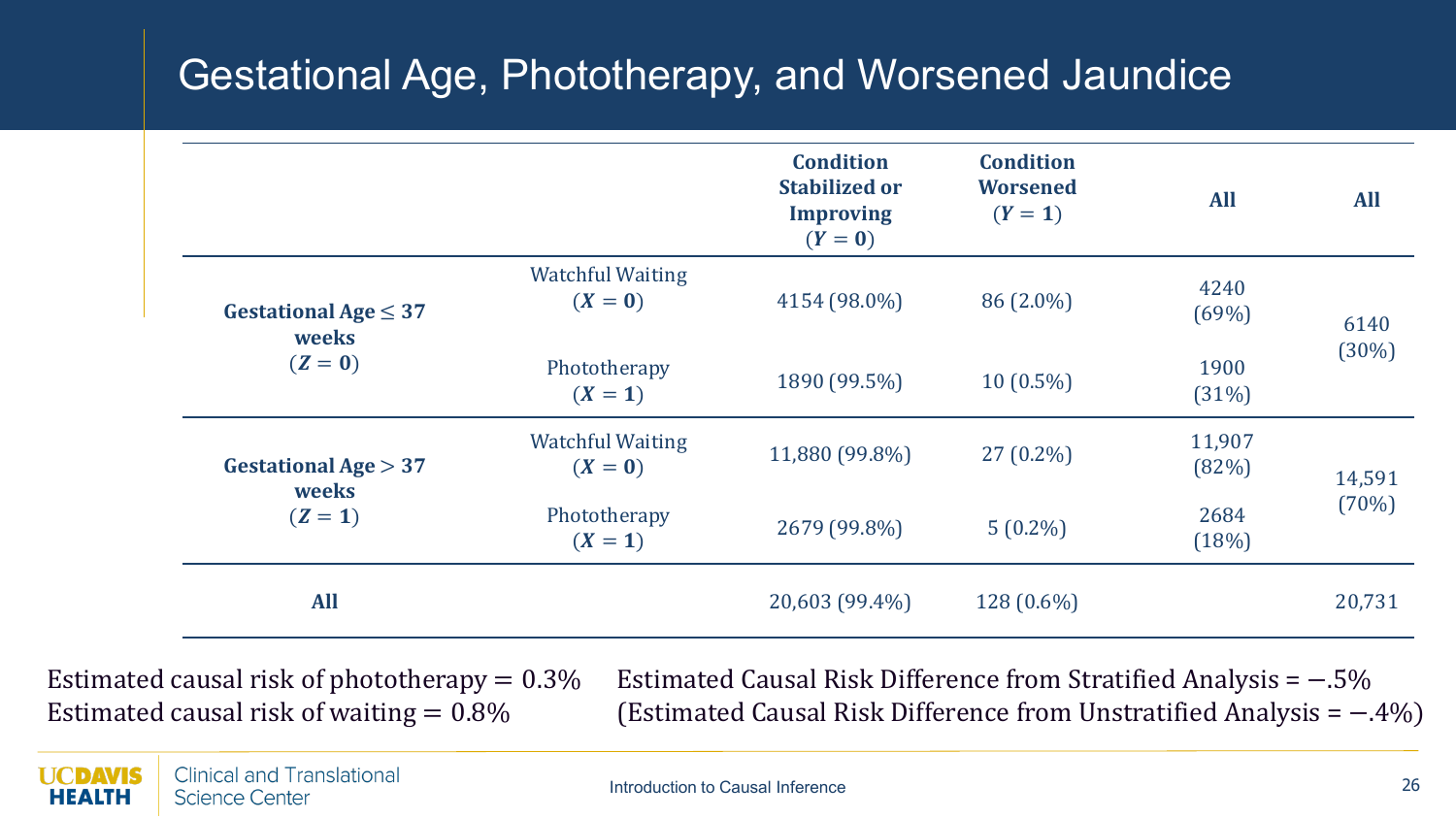#### Analysis 3: Regression

- **What if Z is a numeric variable, e.g.,** gestational age measured in weeks?
- Stratification likely won't work: there aren't any rows with  $Z = 37$  and  $X = 0$  that we can use to estimate  $E[Y|Z = 37, X = 0]$ .
- $W$ e could categorize  $Z$  as we did before, but maybe we need  $Z$  in its continuous form to justify  $Y \perp\!\!\!\perp X(x)|Z.$
- **However, we can still estimate**  $E[Y|Z = 37, X = 0]$  by fitting a regression model!

| $\mathbf{Z}$ | $\boldsymbol{X}$ | Y              |                         | $Y(1)$ $Y(0)$            |
|--------------|------------------|----------------|-------------------------|--------------------------|
| 36           | $\bf{0}$         | $\mathbf{1}$   | $\overline{\cdot}$      | $\mathbf 1$              |
| 35           | $\overline{0}$   | $\mathbf{1}$   | $\overline{\cdot}$      | $\mathbf{1}$             |
| 38           | $\overline{0}$   | $\overline{0}$ | $\overline{\cdot}$      | $\overline{0}$           |
| 40           | $\overline{0}$   | $\mathbf{1}$   | $\overline{\mathbf{?}}$ | $\mathbf{1}$             |
| 39           | $\overline{0}$   | $\mathbf{1}$   | $\overline{\cdot}$      | $\mathbf{1}$             |
| 35           | $\mathbf 1$      | $\overline{0}$ | $\overline{0}$          | $\overline{\mathcal{C}}$ |
| 37           | $\mathbf{1}$     | $\mathbf{1}$   | $\mathbf 1$             | $\overline{?}$           |
| 36           | $\mathbf 1$      | $\mathbf{1}$   | $\mathbf{1}$            | $\overline{\cdot}$       |
| 40           | $\mathbf 1$      | $\overline{0}$ | 0                       | $\overline{\mathcal{L}}$ |
| 38           | 1                | $\overline{1}$ | 1                       | $\overline{\cdot}$       |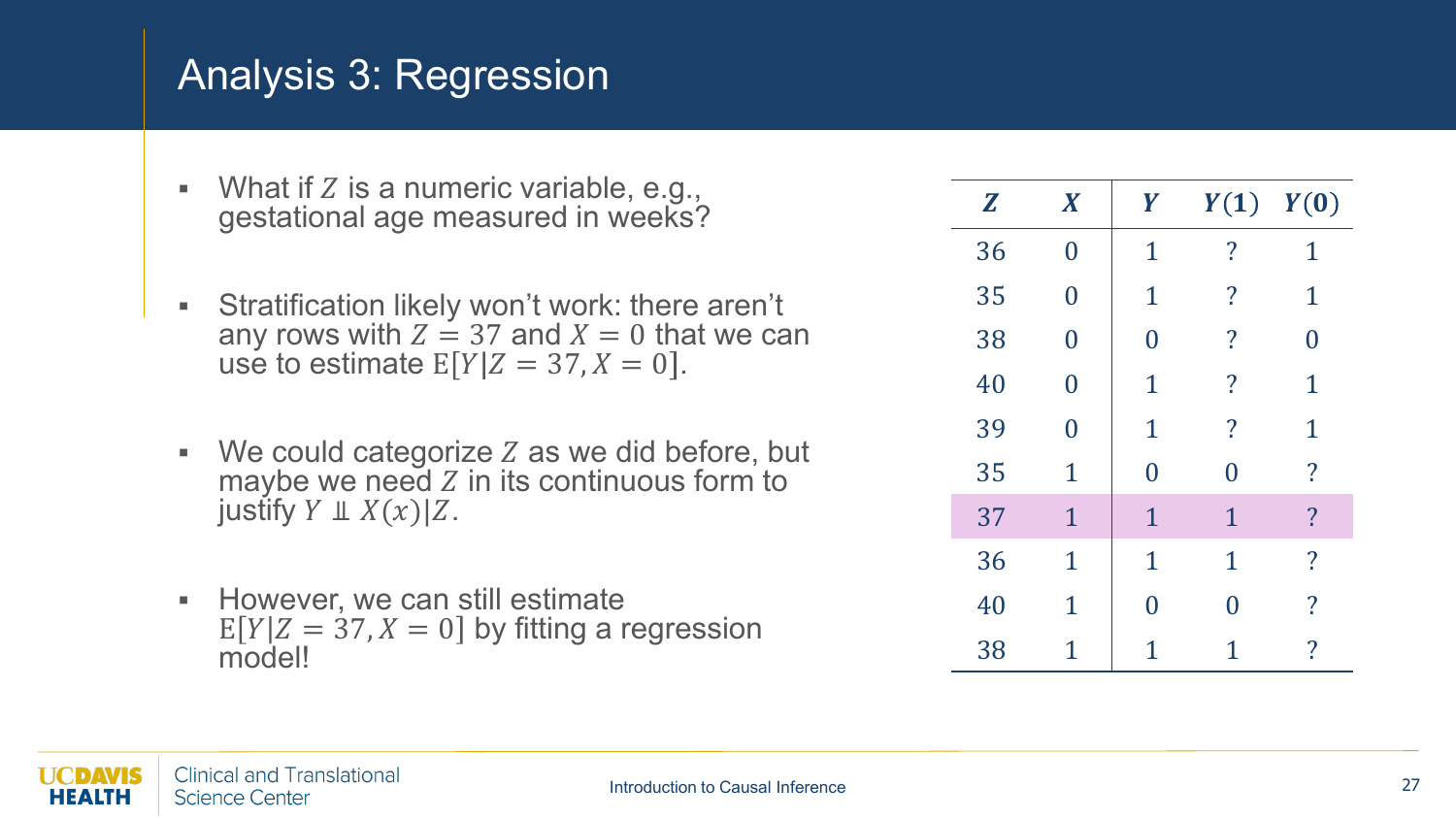#### Assumptions for Causal Regression Modeling

- Still need conditional independence:  $Y(x) \perp X|Z$
- Still need consistency and non-interference
- Need all treatment options to be possible for every possible value of  $Z$ :

 $0 < P(X = 1 | Z = z) < 1$ 

- Called "positivity assumption"; more of a practical requirement: if there some observations with  $X = 1$  and  $Z = 33$  but none with  $X = 0$  and  $Z \approx 33$ , then how can we reliably predict  $E[Y|X = 0, Z = 33]$ ?
- Will end up extrapolating, with extreme uncertainty (low precision).

| $\mathbf{Z}$ | $\boldsymbol{X}$ | Y              | $Y(1)$ $Y(0)$            |                          |
|--------------|------------------|----------------|--------------------------|--------------------------|
| 36           | $\overline{0}$   | $\mathbf{1}$   | $\overline{\mathcal{L}}$ | 1                        |
| 35           | $\overline{0}$   | $\mathbf{1}$   | $\overline{\cdot}$       | $\mathbf 1$              |
| 38           | $\overline{0}$   | $\overline{0}$ | $\overline{\mathcal{L}}$ | $\overline{0}$           |
| 40           | $\overline{0}$   | $\mathbf{1}$   | $\overline{\mathcal{L}}$ | $\mathbf 1$              |
| 39           | $\overline{0}$   | $\mathbf{1}$   | $\overline{\cdot}$       | $\mathbf{1}$             |
| 35           | $\mathbf{1}$     | $\overline{0}$ | 0                        | $\overline{\mathcal{L}}$ |
| 37           | $\mathbf{1}$     | $\mathbf{1}$   | $\mathbf 1$              | $\overline{\mathcal{L}}$ |
| 36           | $\mathbf{1}$     | $\mathbf{1}$   | $\mathbf{1}$             | $\overline{\mathcal{L}}$ |
| 40           | $\mathbf{1}$     | $\overline{0}$ | 0                        | $\overline{\mathcal{C}}$ |
| 38           | 1                |                | 1                        | $\overline{\cdot}$       |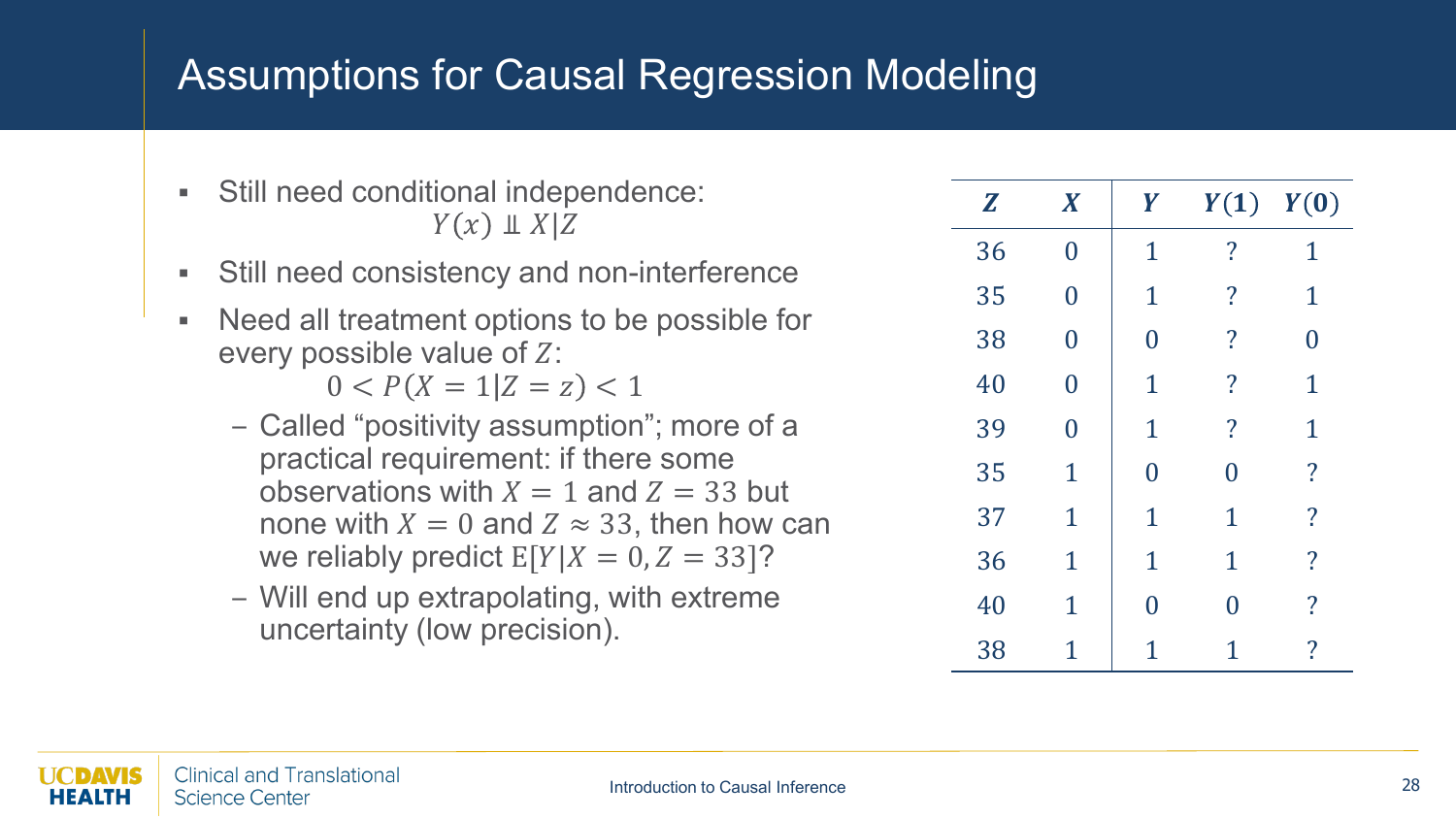#### Estimating Causal Effects with Regression Modeling

- **If our assumptions hold, then:**  $E[Y(1)|X = 0, Z = z] = E[Y|X = 0, Z = z]$
- **We can impute the missing potential** outcomes:

| Z  | $\boldsymbol{X}$ | Y                     | Y(1)                       | Y(0)                     |
|----|------------------|-----------------------|----------------------------|--------------------------|
| 36 | $\overline{0}$   | $\mathbf{1}$          | $\hat{E}[Y X = 1, Z = 36]$ | 1                        |
| 35 | $\overline{0}$   | 1                     | $\overline{\mathbf{?}}$    | 1                        |
| 38 | $\overline{0}$   | 0                     | $\overline{\cdot}$         | N                        |
| 40 | $\overline{0}$   | 1                     | $\overline{\mathcal{C}}$   | 1                        |
| 39 | $\overline{0}$   | 1                     | $\overline{\cdot}$         | 1                        |
| 35 | $\overline{1}$   | 0                     | 0                          | $\overline{\mathcal{L}}$ |
| 37 | 1                | 1                     | 1                          | $\overline{\mathbf{?}}$  |
| 36 | $\mathbf{1}$     | 1                     | 1                          | $\overline{\cdot}$       |
| 40 | 1                | $\mathbf{\mathbf{0}}$ | 0                          | $\overline{\mathcal{C}}$ |
| 38 | 1                |                       |                            | $\overline{\mathcal{L}}$ |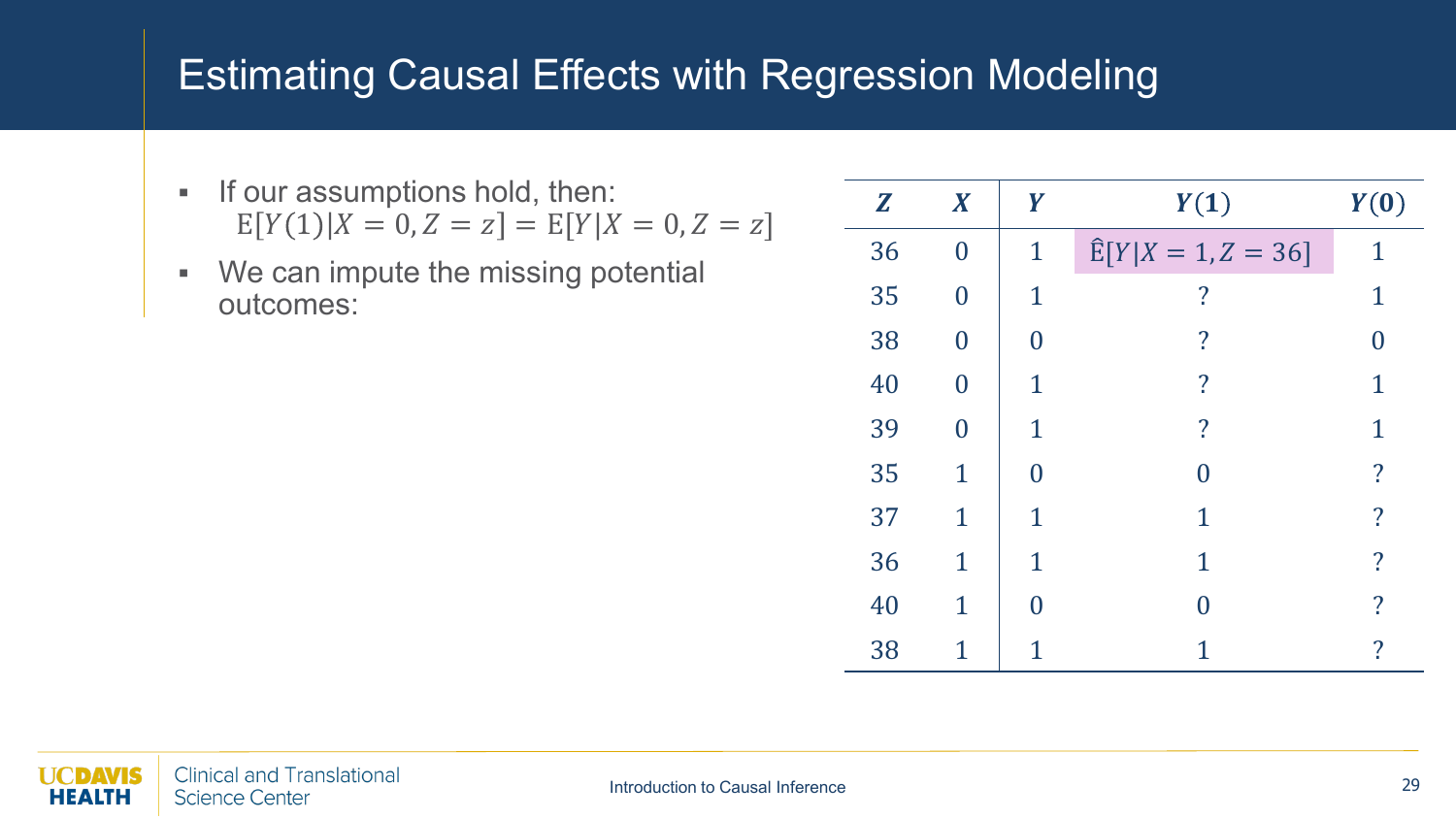#### Estimating Causal Effects with Regression Modeling

- **If our assumptions hold, then:**  $E[Y(1)|X = 0, Z = z] = E[Y|X = 0, Z = z]$
- **We can impute the missing potential** outcomes:

| Z  | $\boldsymbol{X}$ | Y           | Y(1)                           | Y(0)                       |
|----|------------------|-------------|--------------------------------|----------------------------|
| 36 | $\overline{0}$   | 1           | $\hat{E}[Y X = 1, Z = 36]$     | 1                          |
| 35 | 0                | $\mathbf 1$ | $\widehat{E}[Y X = 1, Z = 35]$ | 1                          |
| 38 | 0                | 0           | $\overline{\mathbf{?}}$        |                            |
| 40 | O                | 1           | $\boldsymbol{\mathcal{P}}$     | 1                          |
| 39 |                  | 1           | $\overline{?}$                 | 1                          |
| 35 | 1                | N           |                                | $\overline{\mathcal{C}}$   |
| 37 | 1                | 1           | 1                              | $\overline{?}$             |
| 36 | 1                | 1           | 1                              | $\overline{\mathcal{C}}$   |
| 40 | 1                |             | ⋂                              | $\mathcal{P}$              |
| 38 | 1                |             |                                | $\boldsymbol{\mathcal{P}}$ |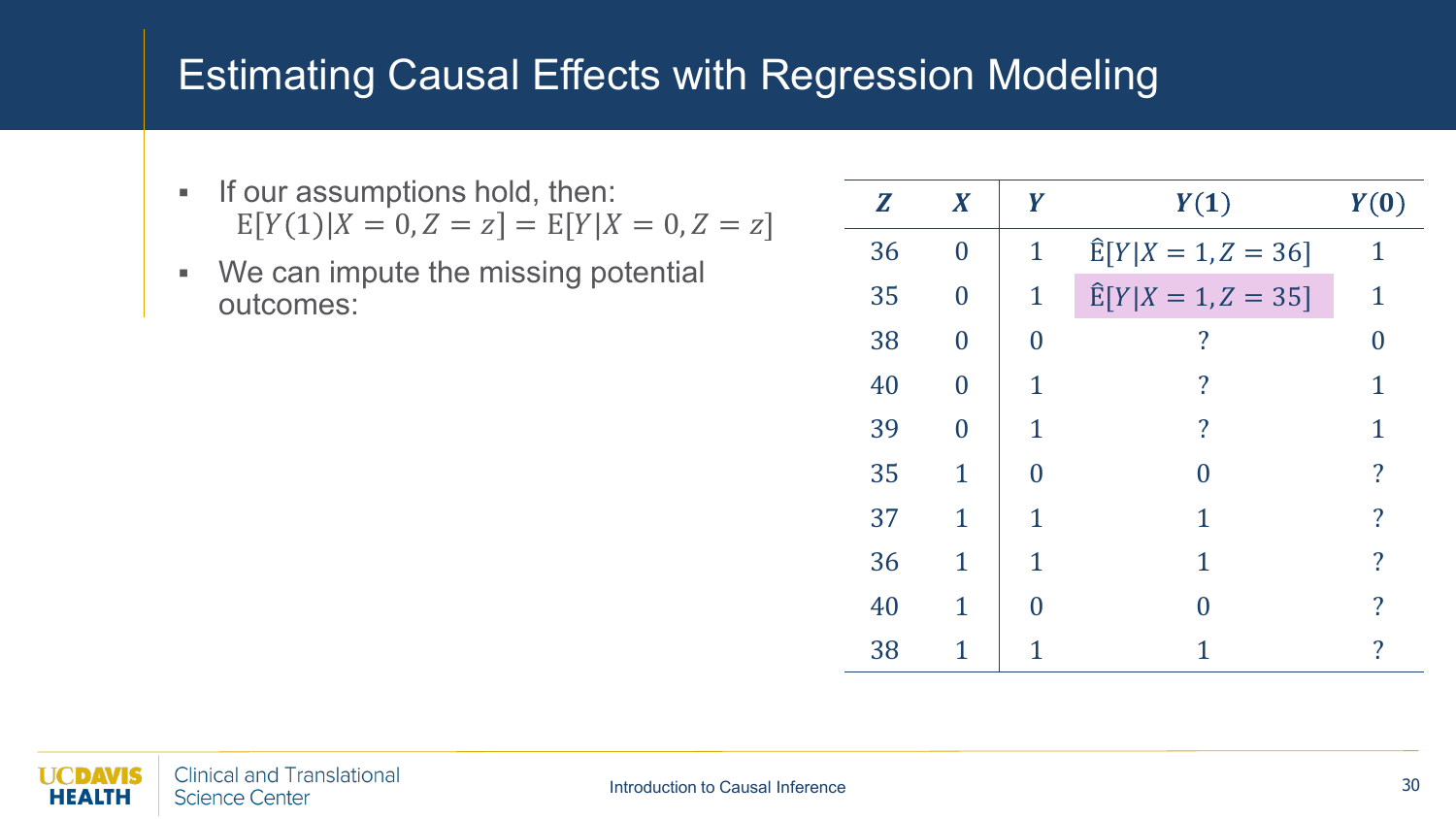#### Estimating Causal Effects with Regression Modeling

- **If our assumptions hold, then:**  $E[Y(1)|X = 0, Z = z] = E[Y|X = 0, Z = z]$
- We can impute the missing potential outcomes
- Can also regress on more than one  $Z$ variable, to better justify  $Y(x) \perp X | Z_1, ..., Z_p$

| Z  | $\boldsymbol{X}$ | Y           | Y(1)                       | Y(0)                     |
|----|------------------|-------------|----------------------------|--------------------------|
| 36 | $\overline{0}$   | $\mathbf 1$ | $E[Y X = 1, Z = 36]$       | 1                        |
| 35 | 0                | $\mathbf 1$ | $\hat{E}[Y X = 1, Z = 35]$ | 1                        |
| 38 | 0                | 0           | $\overline{\mathcal{C}}$   |                          |
| 40 | 0                | 1           | $\overline{\mathcal{C}}$   | 1                        |
| 39 | 0                | $\mathbf 1$ | $\overline{\mathcal{C}}$   | 1                        |
| 35 | 1                |             |                            | $\overline{\mathcal{C}}$ |
| 37 | 1                | 1           | 1                          | $\overline{\mathcal{C}}$ |
| 36 | 1                | 1           | 1                          | $\overline{\mathcal{C}}$ |
| 40 | 1                |             |                            | ?                        |
| 38 | 1                |             |                            | $\overline{\mathcal{C}}$ |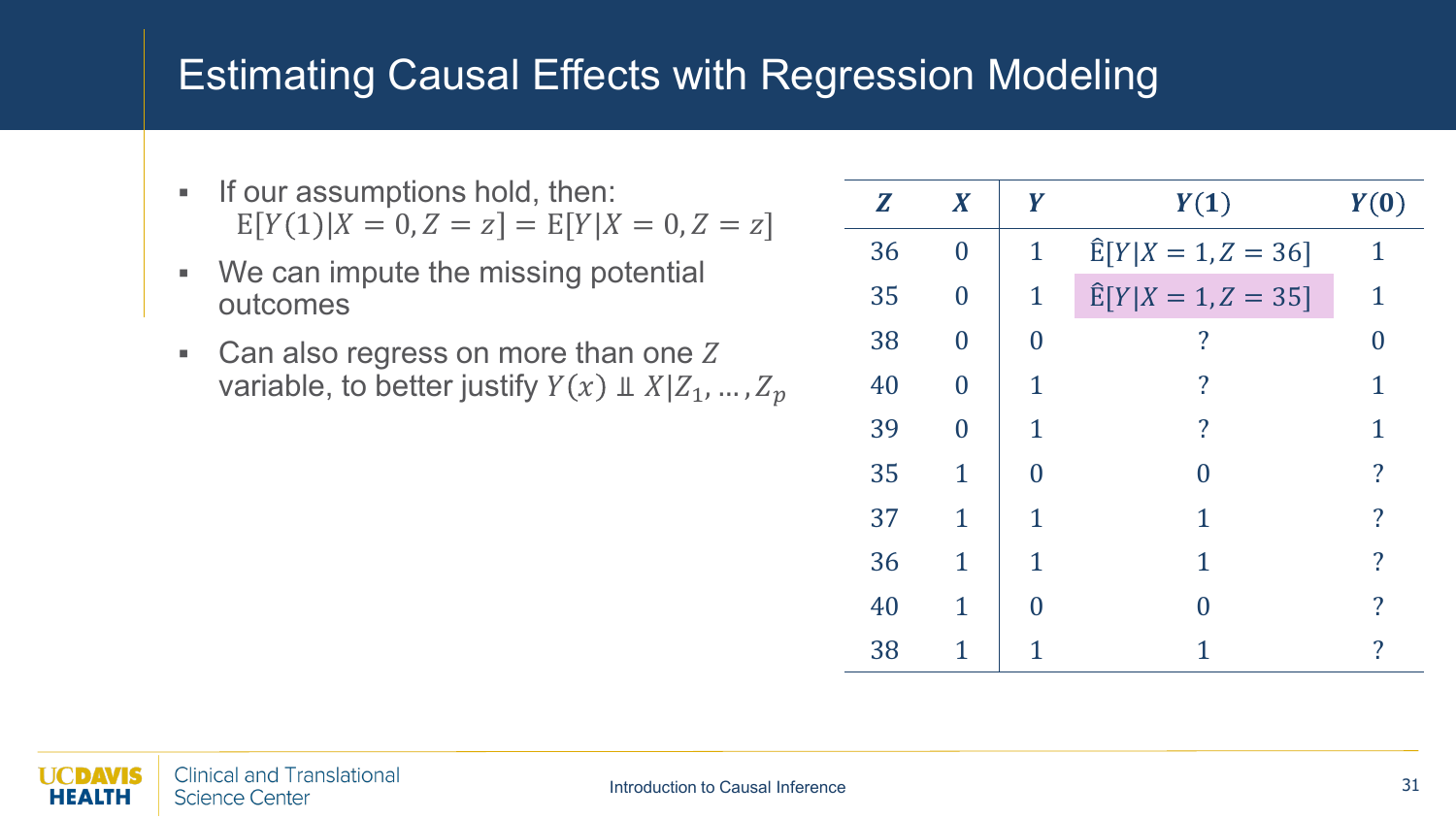# Causal regression modeling of phototherapy and jaundice

- Vittinghoff et al (2012) performed logistic regression modeling on the jaundice data using the following predictor covariates: **treatment** (phototherapy vs. watchful waiting), **chromosomal sex**, **gestational age** (discretized into 6 categories), **birth weight** (numeric, linear term), **interaction between gestational age and birth weight**, **bilirubin level at time of treatment assignment** (relative to a guideline threshold for phototherapy treatment), **age at time of treatment assignment**  (discretized into days), and **hospital** (treated as a clustering variable)
- **Results:** 
	- $\widehat{P}[Y(1) = 1] = 0.16\%;$
	- $\widehat{P}[Y(1) = 0] = 0.96\%;$
	- $-$  Estimated risk difference =  $-0.79\%$
- Compare: unadjusted analysis risk difference: -0.4%; risk difference stratifying on gestational age  $\leq$  37 weeks: -0.5%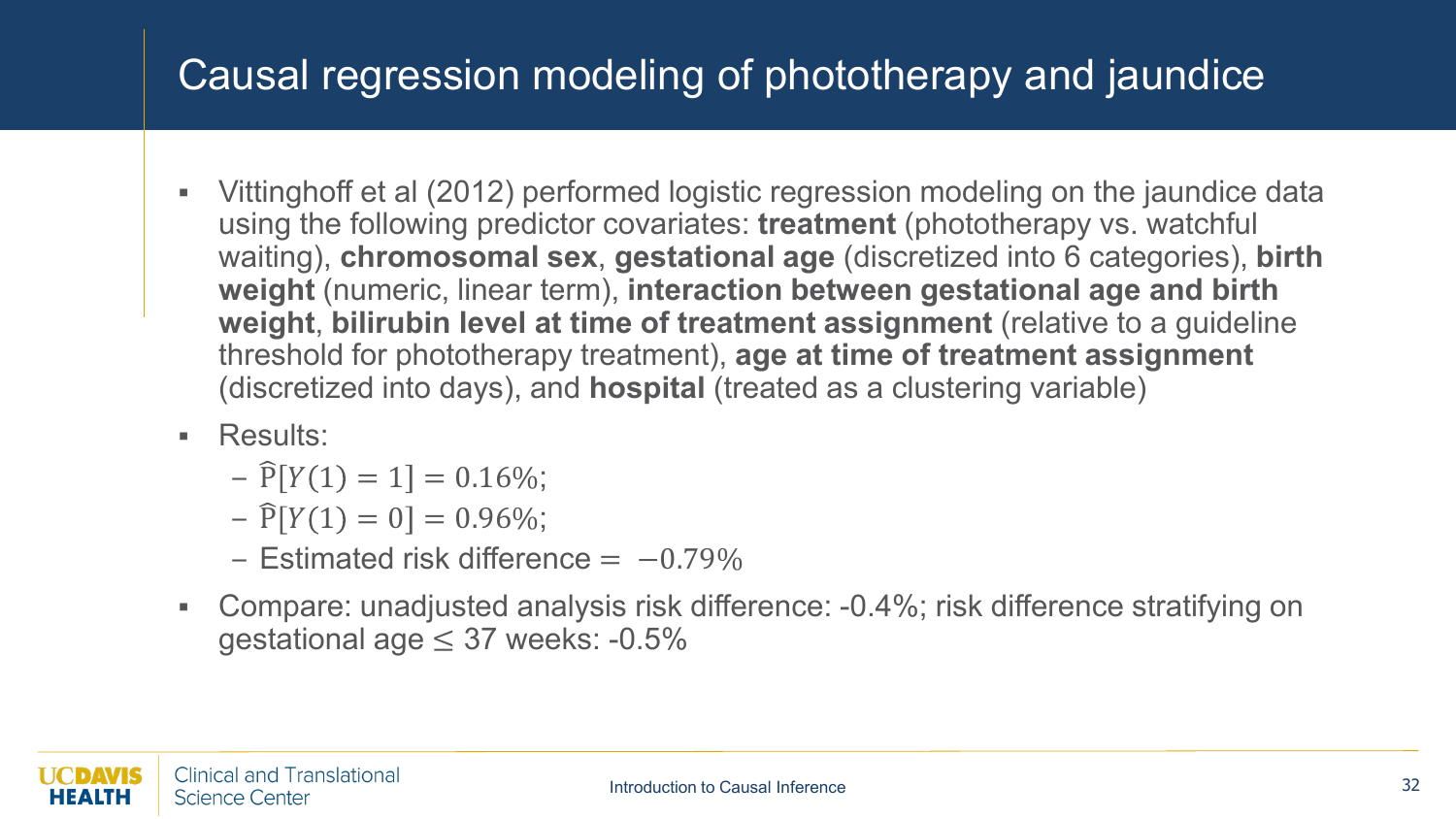# Analysis 4: Matching (briefly)

**If a given observation has no exact** counterparts (with opposite treatment), maybe we can use an approximate counterpart instead:

| $\boldsymbol{Z}$ | $\boldsymbol{X}$ | Y              |                          | $Y(1)$ $Y(0)$            |
|------------------|------------------|----------------|--------------------------|--------------------------|
| 36               | $\overline{0}$   | $\mathbf 1$    | $\overline{\cdot}$       | 1                        |
| 35               | $\overline{0}$   | $\mathbf 1$    | $\overline{\cdot}$       | $\mathbf 1$              |
| 38               | 0                | $\overline{0}$ | $\overline{\cdot}$       | $\overline{0}$           |
| 40               | $\overline{0}$   | $\mathbf 1$    | $\overline{\mathcal{L}}$ | $\mathbf 1$              |
| 39               | $\Omega$         | $\mathbf{1}$   | $\overline{\cdot}$       | $\mathbf 1$              |
| 35               | $\mathbf 1$      | $\overline{0}$ | $\overline{0}$           | $\overline{?}$           |
| 37               | $\mathbf{1}$     | $\mathbf{1}$   | $\mathbf{1}$             | $\overline{\mathbf{?}}$  |
| 36               | $\mathbf{1}$     | $\mathbf{1}$   | $\mathbf 1$              | $\overline{\mathcal{L}}$ |
| 40               | $\mathbf 1$      | $\overline{0}$ | $\overline{0}$           | $\overline{\cdot}$       |
| 38               | $\mathbf 1$      | 1              | 1                        | $\overline{?}$           |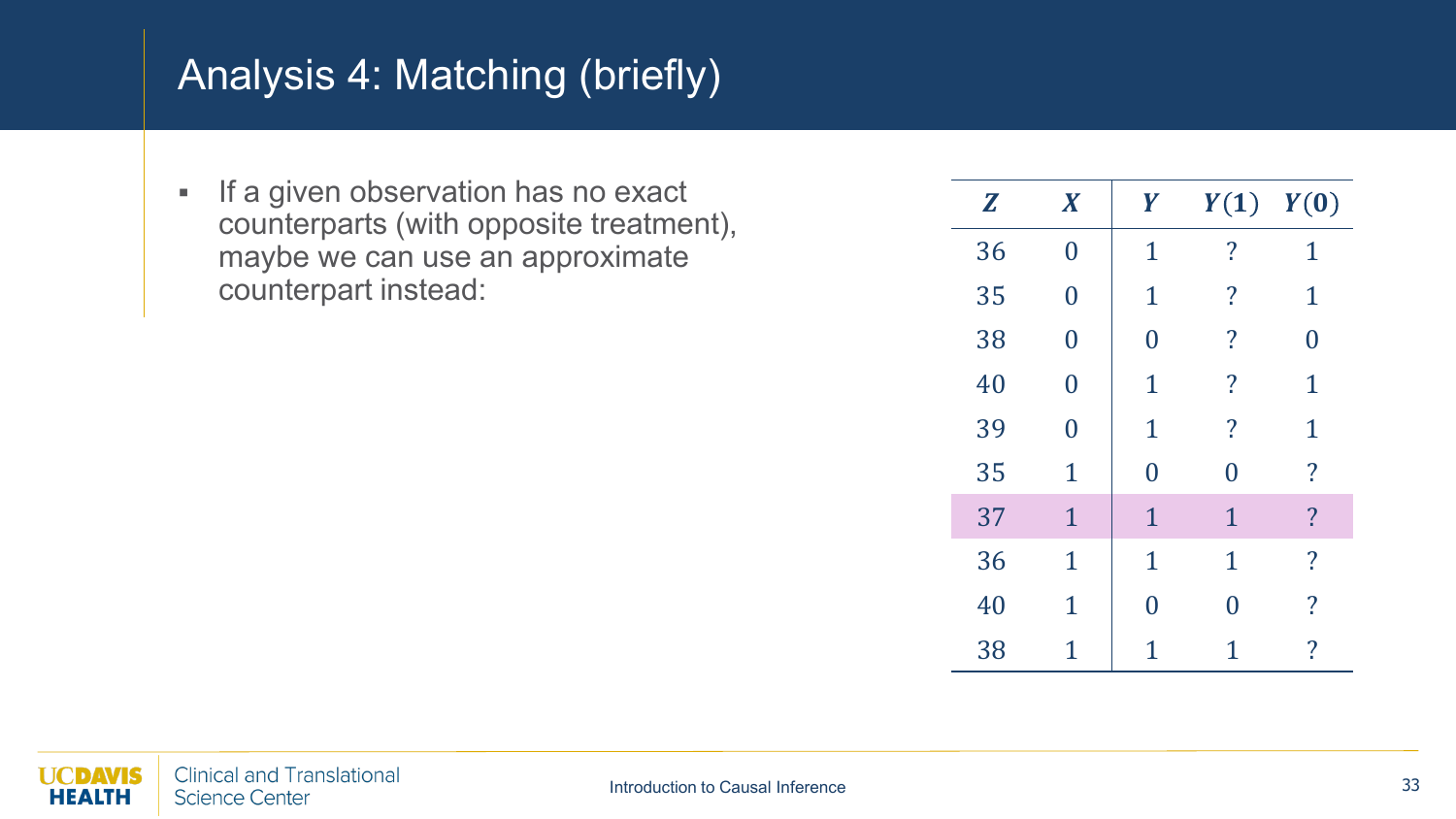# Analysis 4: Matching (briefly)

- **If a given observation has no exact** counterparts (with opposite treatment), maybe we can use an approximate counterpart instead.
- Maybe we just pick one of the closest matches and call it close enough?

| Z  | $\boldsymbol{X}$ | Y              |                    | $Y(1)$ $Y(0)$            |
|----|------------------|----------------|--------------------|--------------------------|
| 36 | $\overline{0}$   | $\mathbf{1}$   | $\overline{\cdot}$ | 1                        |
| 35 | $\overline{0}$   | $\mathbf{1}$   | $\cdot$            | $\mathbf 1$              |
| 38 | $\overline{0}$   | $\overline{0}$ | $\overline{\cdot}$ | $\Omega$                 |
| 40 | $\overline{0}$   | $\mathbf{1}$   | $\cdot$            | $\mathbf 1$              |
| 39 | $\overline{0}$   | $\mathbf{1}$   | $\overline{\cdot}$ | $\mathbf 1$              |
| 35 | 1                | $\overline{0}$ | $\overline{0}$     | $\overline{\mathcal{L}}$ |
| 37 | $\mathbf{1}$     | $\mathbf{1}$   | $\mathbf{1}$       | $\overline{?}$           |
| 36 | $\mathbf{1}$     | $\mathbf{1}$   | $\mathbf{1}$       | $\overline{\mathcal{L}}$ |
| 40 | $\mathbf 1$      | $\overline{0}$ | $\overline{0}$     | $\overline{\cdot}$       |
| 38 | 1                | 1              | 1                  | $\overline{\mathcal{L}}$ |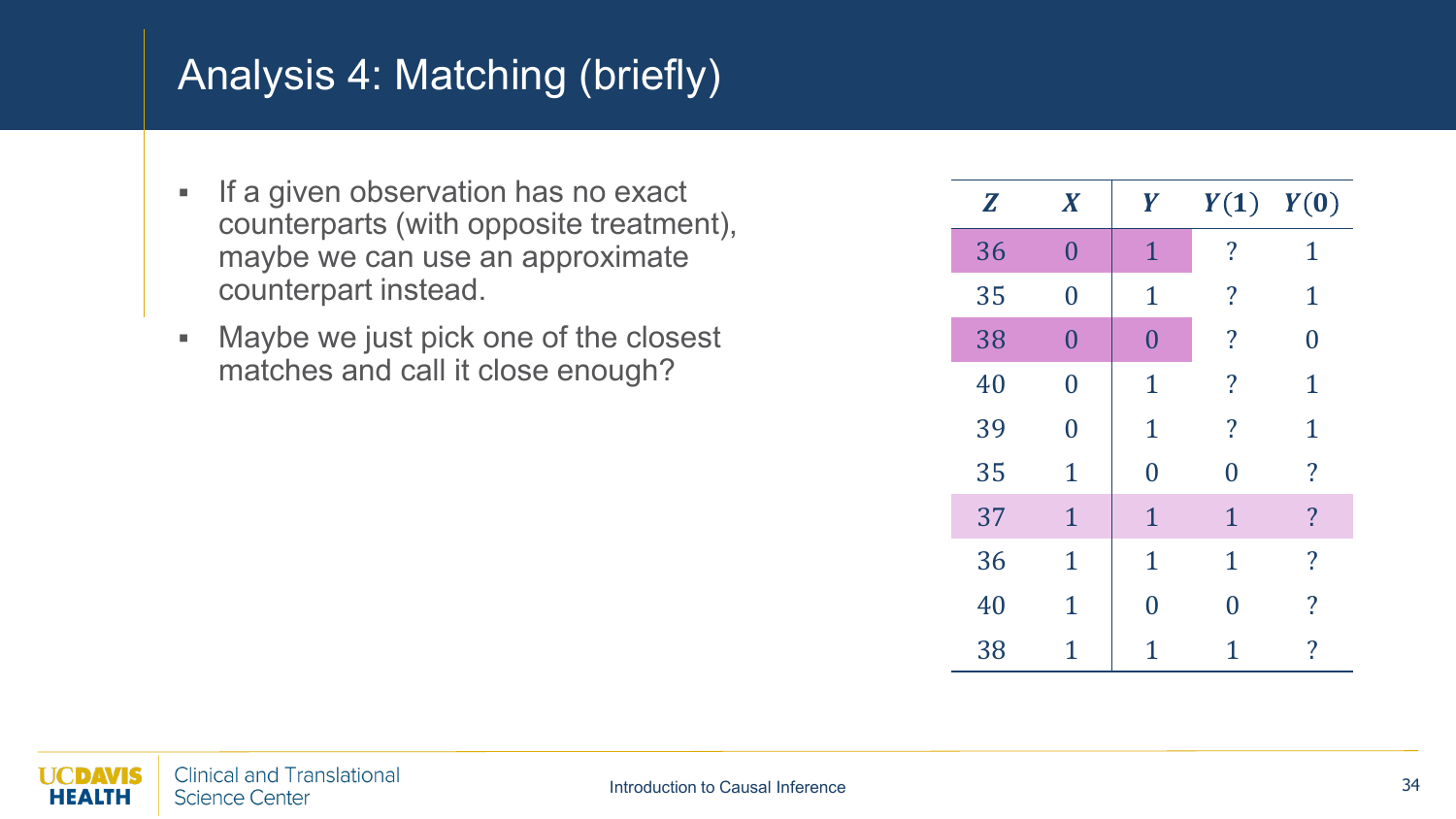# Analysis 4: Matching (briefly)

- $\blacksquare$  If a given observation has no exact counterparts (with opposite treatment), maybe we can use an approximate counterpart instead.
- Maybe we just pick one of the closest matches and call it close enough?
- Maybe we pick one "matching" counterpart for every observation?
- We might need to discard some observations without any close matches.
- **There are many different methods for** matching.

| Z  | $\boldsymbol{X}$ | Y              | Y(1)                     | Y(0)                     |
|----|------------------|----------------|--------------------------|--------------------------|
| 36 | $\overline{0}$   | $\mathbf 1$    | $\overline{\cdot}$       | $\mathbf{1}$             |
| 35 | $\overline{0}$   | $\mathbf 1$    | $\overline{\cdot}$       | $\mathbf 1$              |
| 38 | $\overline{0}$   | $\overline{0}$ | $\overline{?}$           | $\overline{0}$           |
| 40 | $\overline{0}$   | $\mathbf 1$    | $\overline{\cdot}$       | $\mathbf{1}$             |
| 39 | $\overline{0}$   | $\mathbf{1}$   | $\overline{\mathcal{L}}$ | $\mathbf 1$              |
| 35 | $\mathbf 1$      | $\overline{0}$ | $\overline{0}$           | $\overline{\mathcal{C}}$ |
| 37 | $\mathbf{1}$     | $\mathbf 1$    | $\mathbf 1$              | $\overline{0}$           |
| 36 | $\mathbf{1}$     | $\mathbf{1}$   | $\mathbf 1$              | $\overline{\mathcal{L}}$ |
| 40 | $\overline{1}$   | 0              | $\overline{0}$           | $\overline{\mathcal{L}}$ |
| 38 | 1                | 1              | 1                        | $\overline{\mathcal{C}}$ |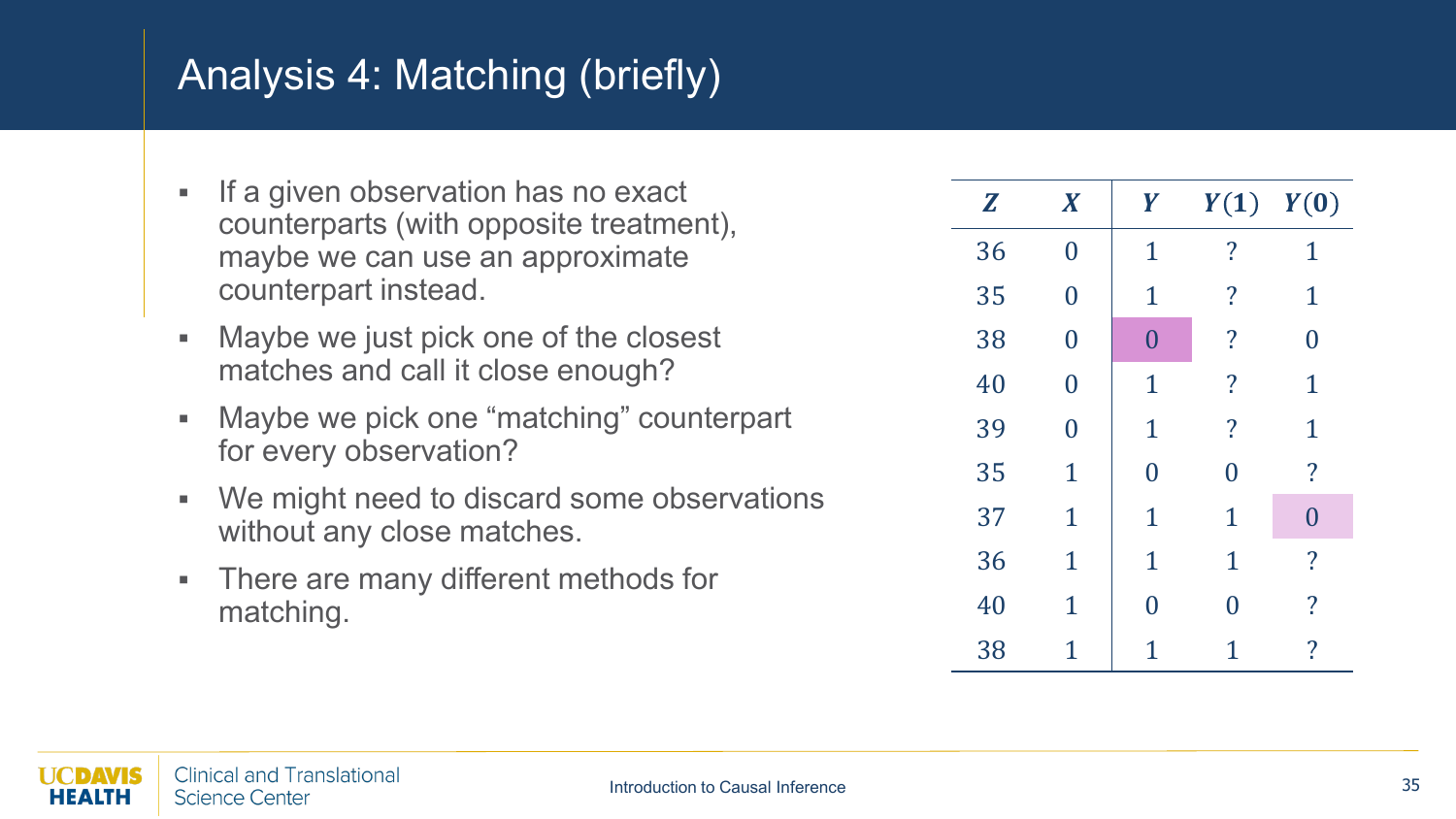#### Analysis 5: Propensity scores (also briefly)

- If we need several Zs to justify the conditional independence assumption, stratification, regression, and matching can become very complicated.
- Maybe we can combine those  $Zs$  into a single variable that summarizes them and still provides conditional independence.
- If X is binary and the conditional independence assumption holds for  $Z_1, ..., Z_n$ , then it also holds for  $\pi(z_1, ..., z_n) = P(X = 1 | Z_1 = z_1, ..., Z_n = z_n)$ ; that is,  $Y(x) \perp X \upharpoonright \pi(Z)$
- We can estimate  $\hat{\pi}(z_1, ..., z_p) = \hat{P}(X = 1 | Z_1 = z_1, ..., Z_p = z_p)$  and use it with univariate stratification, regression, or matching.
- More on this topic in the third seminar in this series!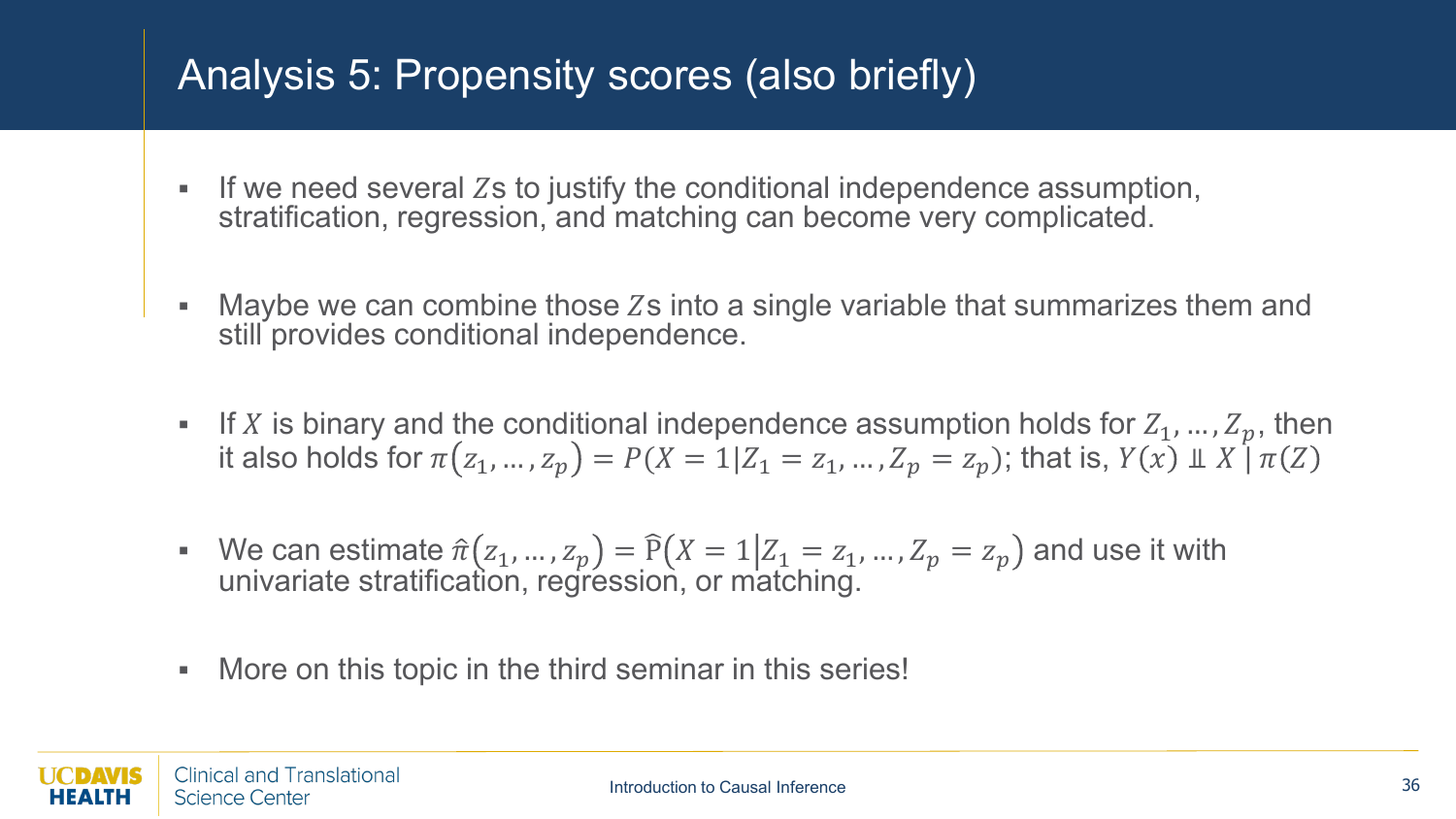#### How do we know if we have the right covariates?

- The conditional independence assumption is crucial for all the methods we discussed today. How can we tell if it is plausible? Hard to even think about.
- Maybe we can make smaller, easier-to-understand, possibly even testable, assumptions, from which we could mathematically deduce whether a given set of covariates provides conditional independence.
- Next session: we draw flow-chart diagrams (called directed acyclic graphs, "DAGs") to represent our assumptions about the data-generating process, and analyze these diagrams to determine which sets of covariates would produce conditional independence, given our assumptions.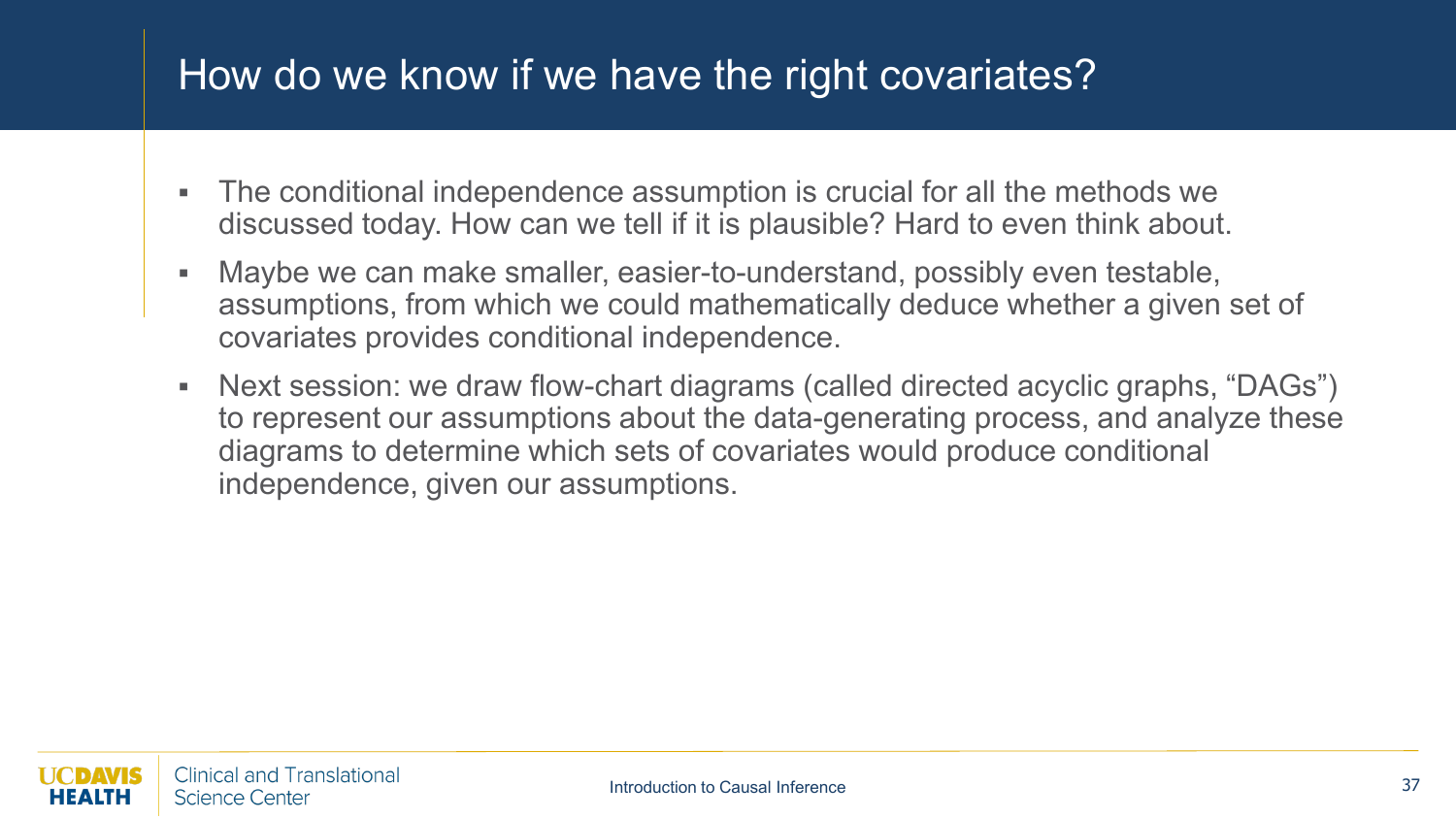#### Other causal inference topics to explore

- We haven't discussed how to compute standard errors or confidence intervals for our causal effect estimates.
	- There are various methods, but when in doubt, try the bootstrap: often conceptually simple, although computationally time-consuming.
- **There are other common causal inference methods:** 
	- inverse-probability weighting (IPW)
	- g-estimation
	- Instrumental variables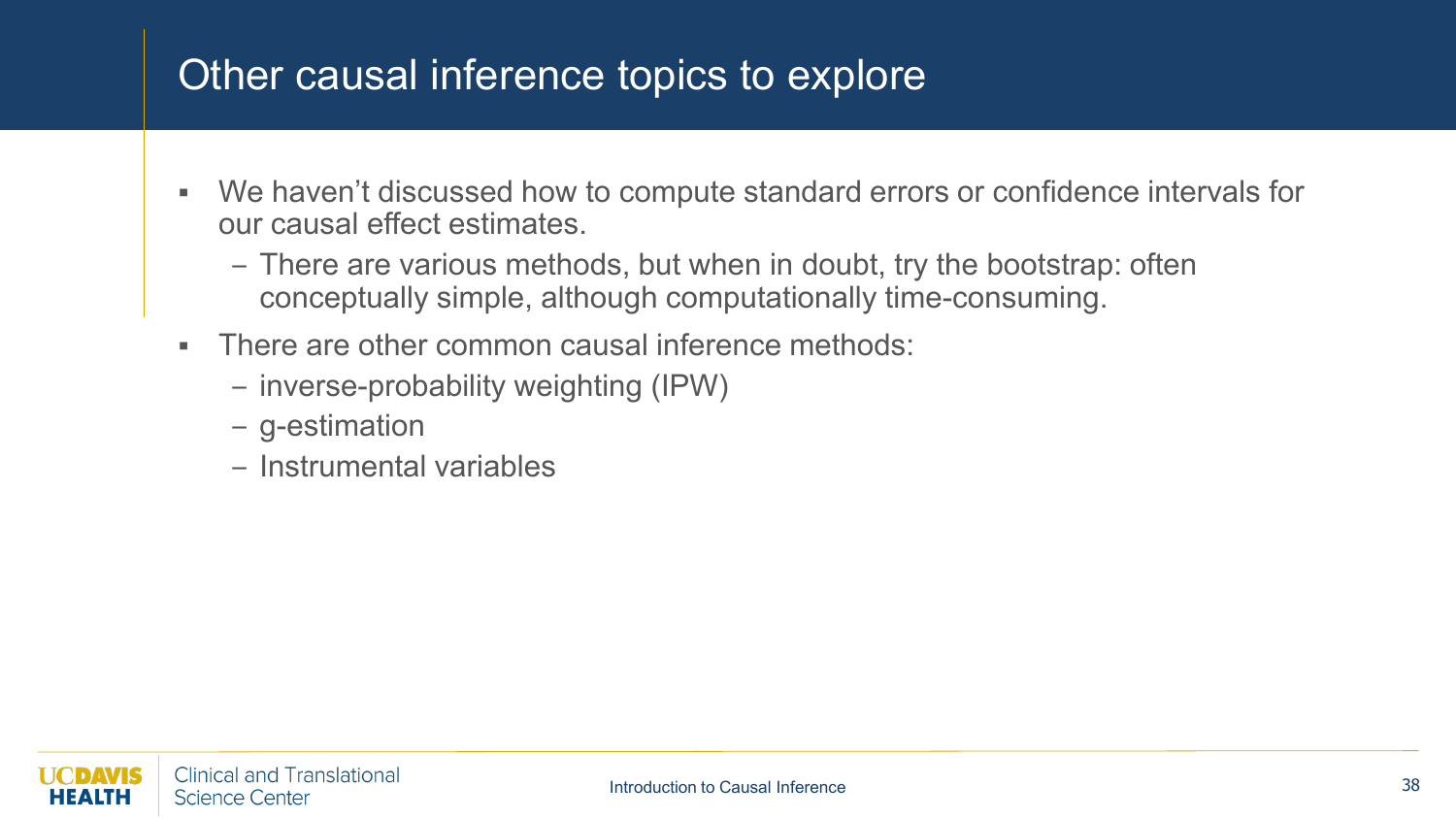#### Help is available

• My email: demorrison@ucdavis.edu

#### CTSC and Cancer Center Biostatistics Office Hours

- Every Tuesday from 12 2:00 currently via WebEx
- 1st & 3rd Wednesday from 1:00 2:00 currently via WebEx
- Sign-up through the CTSC Biostatistics Website
- **EHS Biostatistics Office Hours** 
	- Upon request

#### Request Biostatistics Consultations

- CTSC
- MIND IDDRC
- Cancer Center Shared Resource
- EHS Center